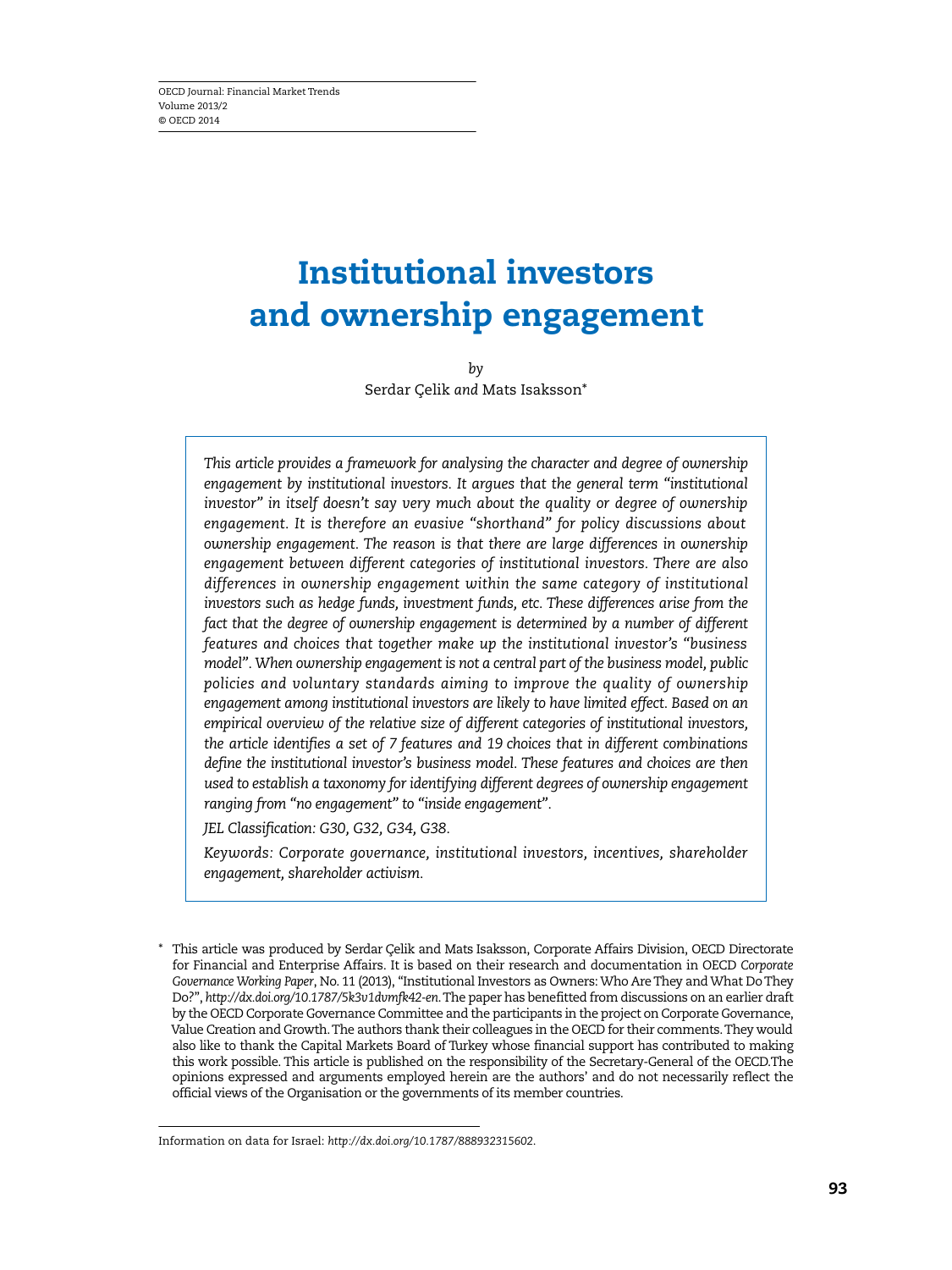# **I. Summary, conclusions and policy implications**

During the last decade, most OECD countries have experienced a dramatic increase in institutional ownership of publicly listed companies. In the UK, for example, only 10% of all public equity is today held by physical persons. Moreover, a number of new institutions have entered the scene and have become important owners alongside the more traditional institutional investors, such as pension funds and investment funds.

These developments have given new impetus to the discussion about the role of institutional investors as owners of publicly listed companies. Of particular interest is how they carry out the corporate governance functions that are associated with share ownership. The increase in institutional ownership has also provoked regulatory and voluntary initiatives aiming at increasing their level of ownership engagement. The 1994 interpretation of the US Employee Retirement Income Security Act is one example. A more recent one is the UK Stewardship Code.

While such initiatives have typically increased voting among institutional investors, there is also concern that they have had little effect on the quality of ownership engagement. To minimise the costs that are associated with a voting requirement, many large institutions primarily rely on consultants that, for a fee, provide arguably standardised advice on how to vote and help with the actual process of exercising voting rights.

In this article, we argue that such voting based on a pre-defined formula (passive outsourcing of voting) as well as the total abstention from voting, may be perfectly rational from the perspective of institutional investors. The reason is that the degree of ownership engagement is not determined by share ownership as such. Instead, it is determined by a number of different factors that together make up the institutional investors' "business model". In some business models, active ownership engagement is a vital component. In other business models, ownership engagement has no function whatsoever and a requirement to vote represents nothing but a cost. In the first case mandatory rules on ownership engagement are unnecessary and in the latter case they are likely to have little effect beyond simple box ticking. As a matter of fact, the most active and engaged owners are typically under no regulatory obligations at all to vote or otherwise engage with the companies that they own.

Considering the importance of institutional investors, this study takes a closer look at the different factors that determine ownership engagement, such as the purpose of the institution, its liability structure and its portfolio strategy. We find that these determinants vary not only between different categories of institutional investors, but also within a given category of institutional investors, for example, hedge funds. Depending on the "business model" ownership engagement among institutional investors will vary from totally passive, to very hands on engagement. As a consequence, we conclude that the general term "institutional investor" in itself doesn't say very much about the quality or degree of ownership engagement. It is therefore an ambiguous "shorthand" in any policy discussions about ownership engagement.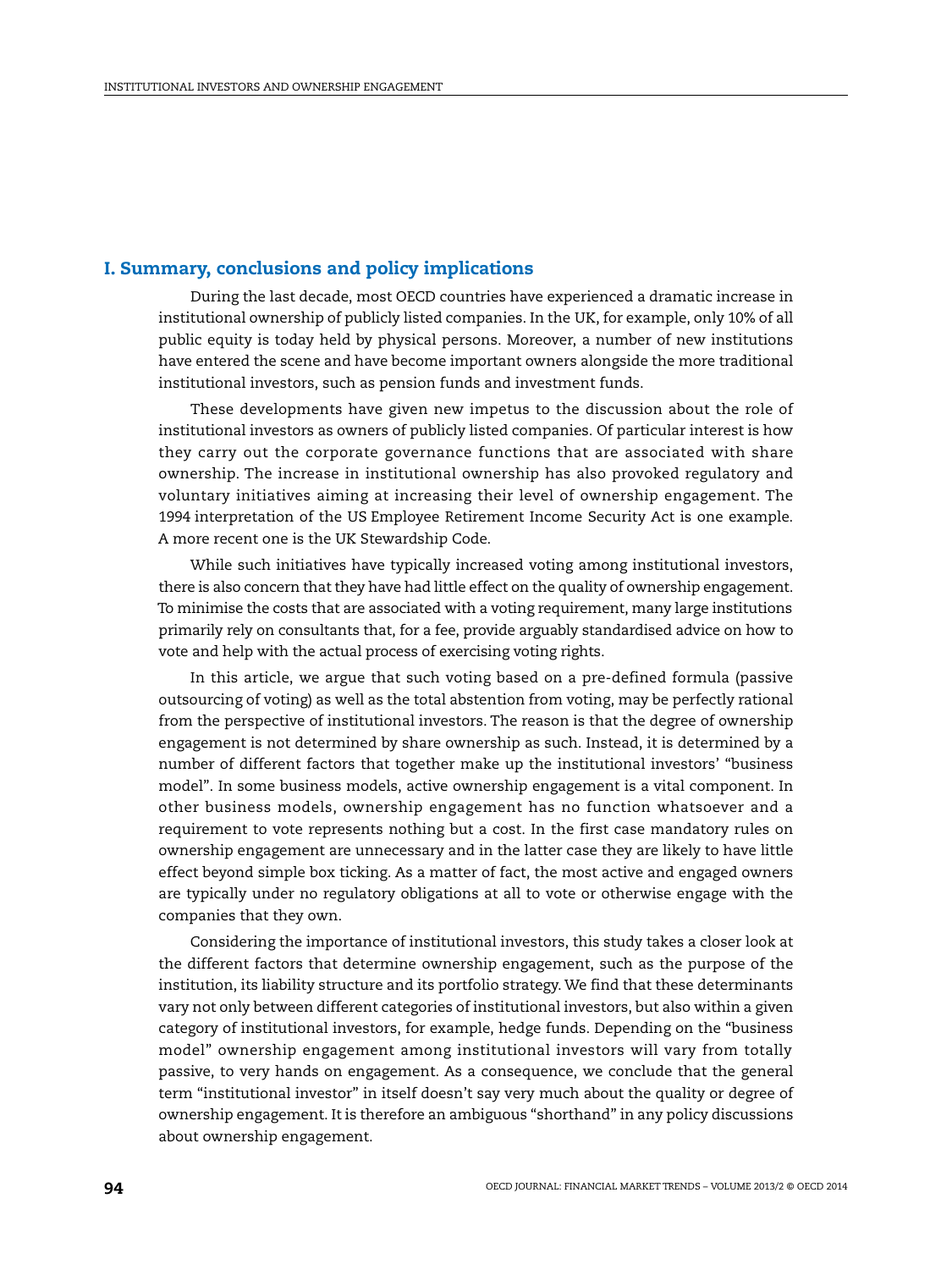It is important to note that this article is written from a public policy perspective. So, we need to be clear why the quality of ownership engagement is of wider societal interest. Why should policy makers care? The degree of ownership engagement is hardly a moral issue or a general fiduciary duty that must override other objectives, such as maximising returns to the institutions' ultimate beneficiaries. Instead, what matters for society as a whole is the role that ownership engagement is expected to play for effective capital allocation and monitoring of corporate performance.

The market economy relies on shareholders to price and allocate capital among different business opportunities. Since the shareholders are assumed to have a selfinterest in the return on the capital that they provide, we trust that the shareholders also seek as much information as possible to identify those companies with the best future prospects. Since it is in their own interest, we also expect shareholders to continuously monitor corporate performance to see how well corporations actually use the capital they have been given.

If shareholders fulfil these functions, they carry out a socially beneficial role, since they bring new and unique information to the economy. This new information will improve the allocation of productive resources and make better use of those resources that are already employed. It is therefore the very basis for genuine value creation and economic growth.

Since shareholders are expected to serve these functions, they have also been given the legal rights to carry them out. These rights include the transferability of shares, access to information, participation in key decisions concerning fundamental corporate changes and the election of the board of directors. Exercising these rights is always associated with certain costs, which some shareholders are motivated to pay and some are not.

Shareholders that for some reason do not find it worthwhile to inform themselves or to exercise any monitoring of corporate performance are obviously ill equipped to serve the wider economic role of improving allocation and corporate performance. Instead, their role in the economy will be limited to providing capital. This distinction is not theoretical, since in reality we have shareholders that exhibit different degrees of ownership engagement.This has given rise to a debate about the possibility to differentiate dividends and/or shareholder rights between on the one hand those shareholders that contribute capital, information and monitoring and, on the other hand, those shareholders that only contribute capital.

This article represents a partly new approach to understanding the ownership engagement by institutional investors. We are aware that both the suggested determinants for ownership engagement and the definition of engagement levels that we present can – and should – be debated and refined. Some of them may be taken out and others should perhaps be added.

Through that very discussion, we hope to contribute to a better understanding of how public policy may strengthen the economic contribution from ownership engagement and perhaps avoid policies that have no effect and even unintended consequences. While it is written from a policy perspective, we hope that the discussion in this article can stimulate thinking also in the private sector and in individual institutions, where the ability to identify and actually influence the determinants for ownership engagement often resides.

# <span id="page-2-0"></span>**II. The institutional investor landscape**

There is no simple definition of an "institutional investor". The closest we get to a common characteristic is that institutional investors are not physical persons. Instead they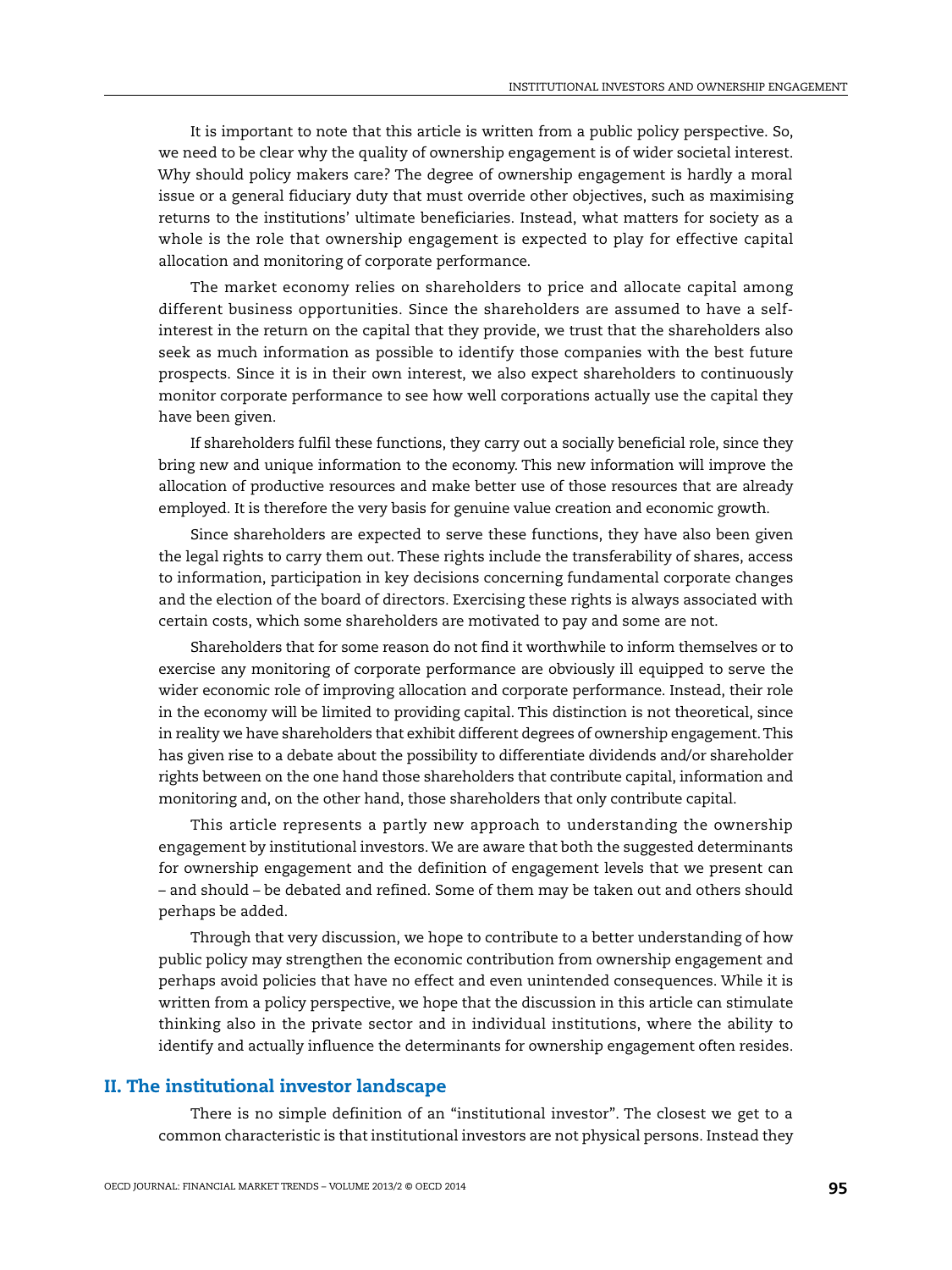are organised as legal entities. The exact legal form, however, varies widely among institutional investors and covers everything from straightforward profit maximising joint stock companies (for example, closed-end investment companies) to limited liability partnerships (like private equity firms) and incorporation by special statute (for example, in the case of some sovereign wealth funds). Institutional investors may act independently or be part of a larger company group or conglomerate. This is, for example, the case for mutual funds who are often subsidiaries of banks and insurance companies.

Very often, institutional investors are synonymous with "intermediary investors". That is to say, an institution that manages and invests other people's money. But again, there are exceptions. Sovereign wealth funds, for example, can be seen as ultimate owners when they serve as financial stabilisation funds or *de facto* state ownership agencies. We also have hybrid forms, such as private equity funds, where the managing partner coinvests, to varying degrees, with the limited partners.

While the picture will become even more complex in [Sections III](#page-10-0) [and IV,](#page-17-0) just the simple fact that institutions are legal rather than physical persons is an important observation with implications for corporate governance. Primarily because it creates at least one additional step in the link between the income of the ultimate provider of money (typically a household) and the performance of the corporation. The fact that institutional investors come in a great variety of forms also suggests that they will differ in terms of the character and degree of ownership engagement. As the importance of institutional investors as owners of public equity has increased, so has the need to understand who they are and what role they play as shareholders. In this part, we will therefore provide an overview of who the large institutions are, their relative importance in terms of assets under management and what they own.

As late as in the mid-1960s, physical persons held 84% of all publicly listed stocks in the United States. Today they hold around  $40\%$ <sup>1</sup> In Japan, the portion of direct shareholdings is even smaller and in [2](#page-19-1)011 only 18% of all public equity was held by physical persons.<sup>2</sup> In the UK, the decrease in direct ownership is even more pronounced. In the last 50 years, the portion of public equity held by physical persons has decreased from 54% to only 11%.<sup>3</sup>

We have also seen an increase in the number and diversity of institutional investors, with new categories and sub-categories of institutions being added. In this article we refer to three broad "categories" of institutional investors, which to some extent reflect this development. The *first* category of institutional investors is reffered to as "traditional" institutional investors and comprises pension funds, investments funds and insurance companies. *Second*, we use the term "alternative" institutional investors for hedge funds, private equity firms, exchange-traded funds and sovereign wealth funds. As a *third* category we have added asset managers that invest in their clients' name. The main reasons for adding this third category is the rapid growth of outsourcing to asset managers and the fact that the UK Stewardship Code recently included asset managers in their definition of institutional investors[.4](#page-19-3)

We are fully aware that this list of institutional investors is incomplete. Other categories, like closed-end investment companies, proprietary trading desks of investment banks, foundations and endowments could obviously be added. Partly because of a lack of reliable data<sup>[5](#page-19-4)</sup> and partly because we want to keep the presentation as simple as possible, we have not sought to include all possible types of institutional investors in this study. This does not affect the analysis and conclusions.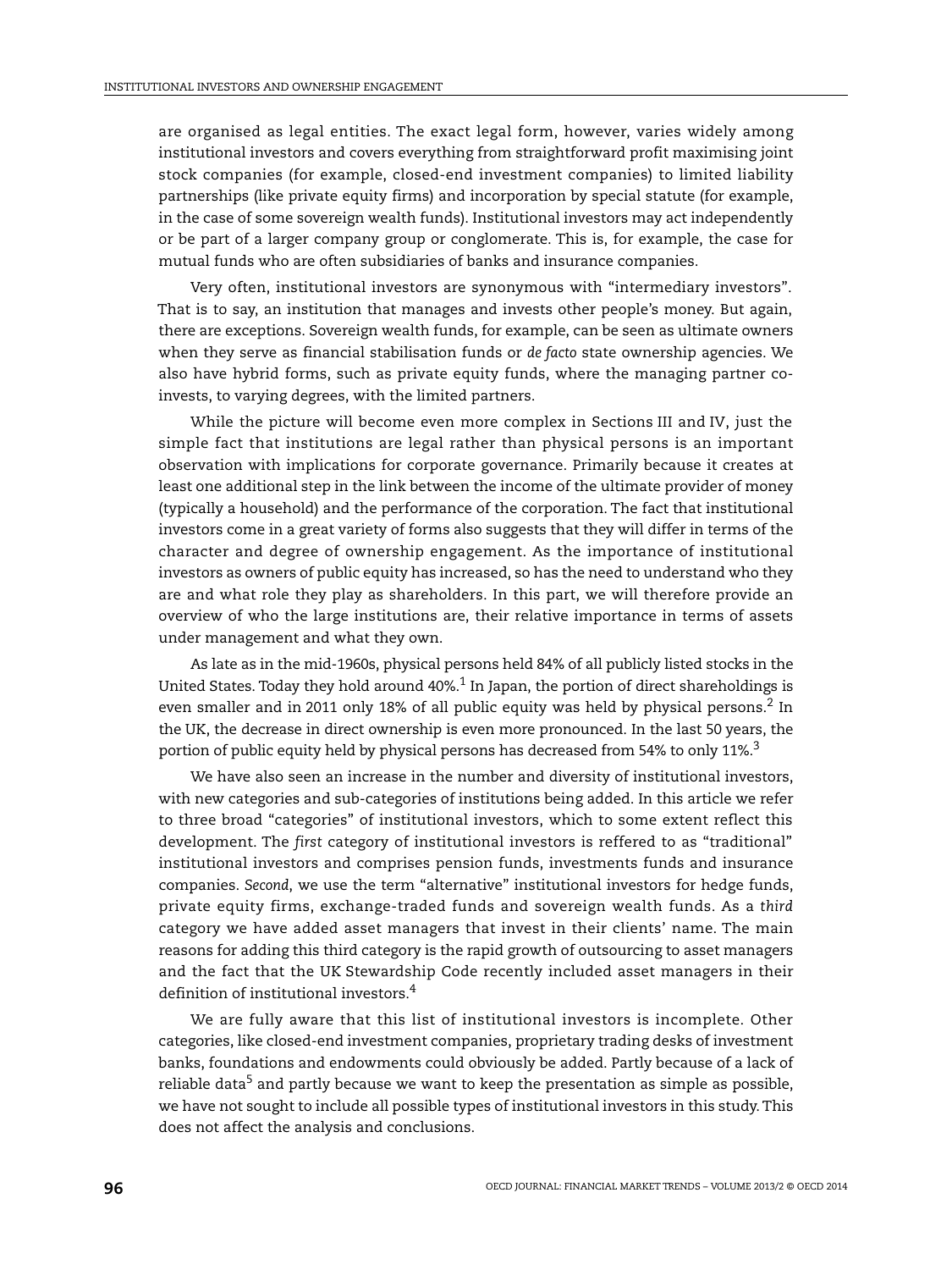However, even for the institutions that we do include, aggregate data on total assets under management and the allocation between different asset classes is limited. We must also raise concerns about the accuracy of estimations in the data that are actually available. An important reason behind this concern is an increasingly complex investment chain where institutional investors often invest in instruments offered by other institutional investors. Pensions funds may, for instance, invest in private equity funds and insurance companies may buy into mutual funds. At the aggregate level, the result may be a certain degree of double counting. Considering the growing importance of institutional investors and their role as owners of our corporations, improvements in data gathering and processing should be an important priority.

Being aware of existing shortcomings, [Figure 1](#page-4-0) illustrates the total assets under management of different types of institutional investors and the portion of these assets that they have allocated to public equities. The figure shows that in 2011, the combined holdings of all institutions represented was USD 84.8 trillion. Out of this, 38% (USD 32 trillion) was held in the form of public equity. The largest institutions by far were investment funds,  $6\%$  $6\%$ insurance companies and pension funds. Together they managed assets with a total value of USD 73.4 trillion, of which USD 28 trillion was held in public equity. Alternative institutional investors as a group, represented by sovereign wealth funds, private equity funds, hedge funds and exchange traded funds were estimated to hold total assets of USD 11.4 trillion, of which 40% (USD 4.6 trillion) was invested in public equity.

<span id="page-4-0"></span>



*Note:* Investment funds, insurance companies and pension funds data do not cover non-OECD economies. Since institutional investors also invest in other institutional investors, for instance pension funds' investments in mutual funds and private equity, the comparability of different data cannot be verified.

*Source: OECD Institutional Investors Database*, SWF Institute, IMF, Preqin, BlackRock, McKinsey Global Institute.

# *II.1. "Traditional" institutional investors*

In OECD countries, pension funds, investment funds and insurance companies have in the last decade more than doubled their total assets under management from USD 36 trillion in 2000 to USD 73.4 trillion in 2011. The largest increase among the three categories of traditional institutions has been for investment funds that have increased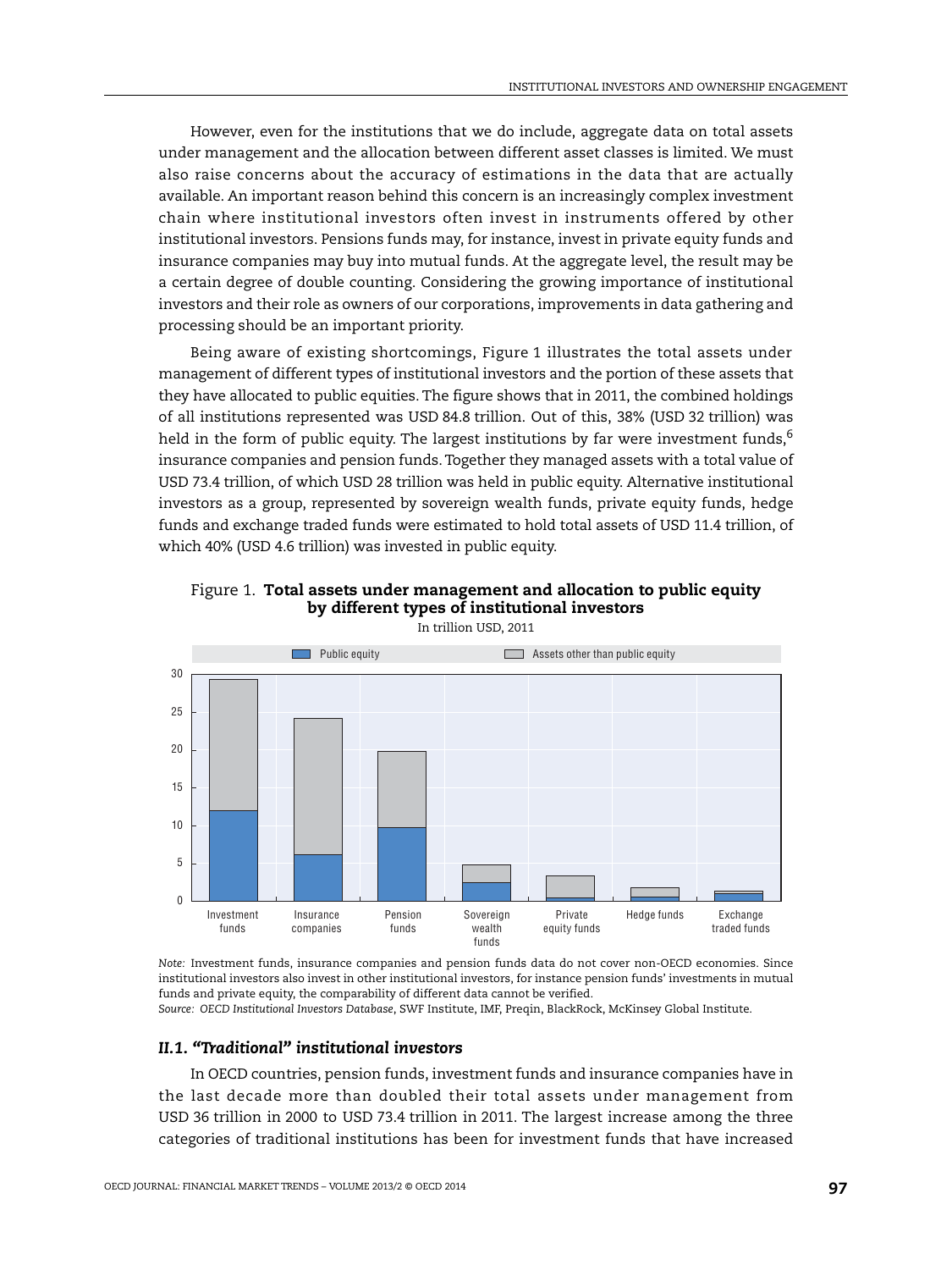their assets under management by 121%. As a consequence, their relative share of total assets under management by traditional institutional investors increased from 37% in 2000 to 40% in 2011, while the share held by pension funds decreased from 31% to 27%. The share held by insurance companies remained fairly stable during the period at around 32% of all assets managed by traditional institutional investors.

It is again important to note that both pension funds and insurance companies invest in mutual funds which are part of the investment funds category. In particular, almost 40% of mutual funds' assets in the US are assets of individual retirement accounts (IRAs) and defined contribution pension plans that are invested in mutual funds (ICI, 2012). Considering the fact that institutions based in the US account for almost 40% of total assets under management of OECD traditional institutional investors, a significant part of pension funds' assets may also be counted under investment funds.

As shown in Figure 2, the amount of assets managed by institutional investors and the relative importa[nce of dif](#page-5-0)ferent types of institutions vary widely across OECD countries. In the Netherlands, Switzerland, Denmark and the UK, for example, assets under management by traditional institutional investors account for more than twice their GDP. On the other hand, total assets under management by traditional institutions in Hungary, Czech Republic, Mexico, Slovak Republic, Estonia, Greece and Turkey is less than a quarter of their GDP.

<span id="page-5-0"></span>

Figure 2. **Assets under management by traditional institutional investors in OECD countries**

*Note:* Since insurance companies and pension funds invest in mutual funds, investments funds data also include pension funds' and insurance companies' assets.

*Source: OECD Institutional Investors Database*, GDP data from *OECD National Accounts*.

In some OECD countries like Australia, Chile, Iceland and the Netherlands, pension funds are the dominant form of institutional savings, whereas in Belgium, Finland, Italy, Korea, Norway, Slovenia and Sweden insurance companies are the significant domestic institutional investors. The countries where investment funds is the largest category of institutional investors are Austria, Hungary, Turkey and the US.

Figure 3 provides a detailed picture of how the traditional institutional investors allocated their holdings between different asset classes in 2000 and 2011, respectively. For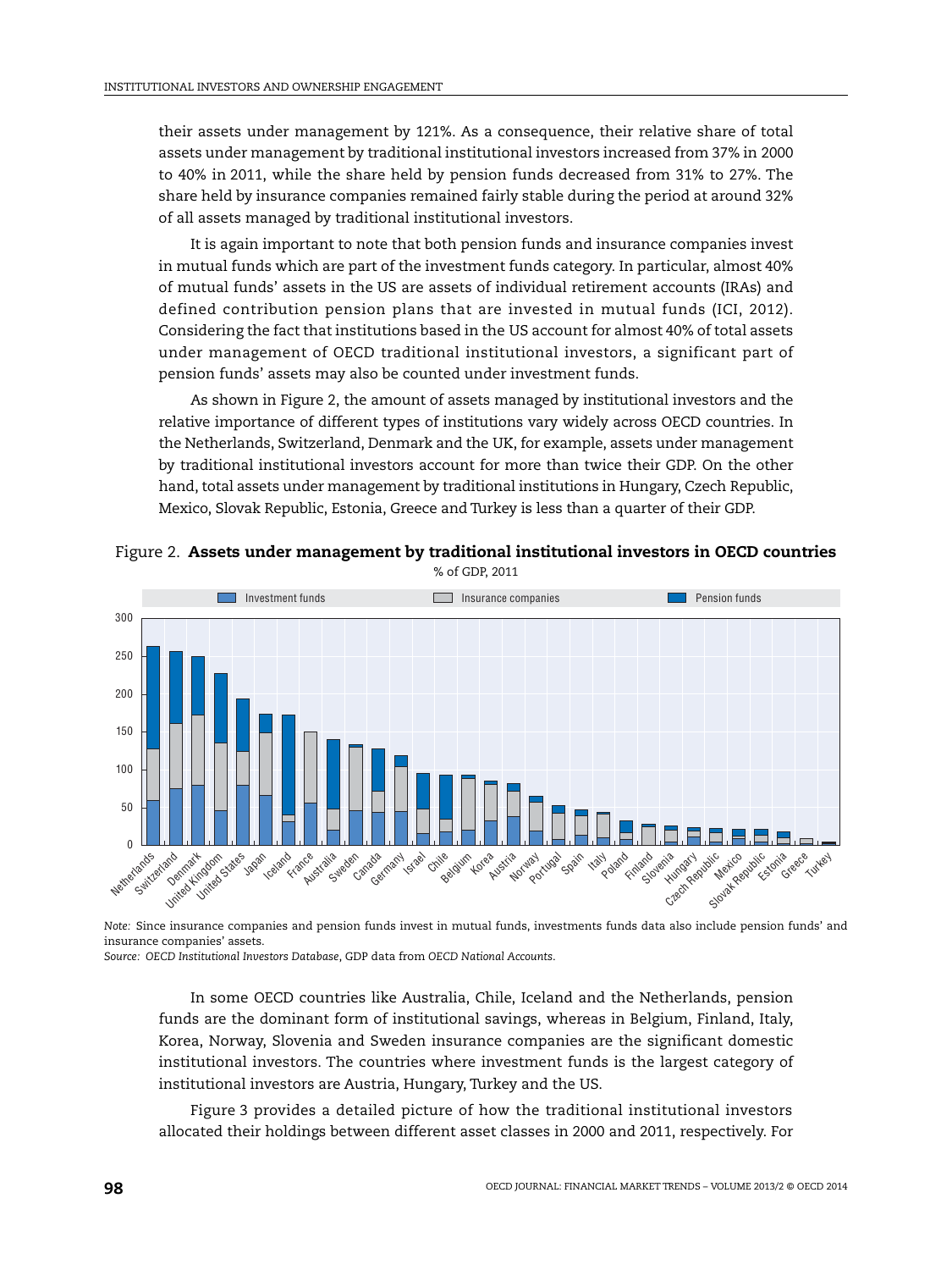<span id="page-6-0"></span>

# Figure 3. **Asset allocation by traditional institutional investors in the OECD**

*Note:* Other category includes investments in private equity, venture capital, hedge funds, real estate, commodities, commercial loans, financial derivatives, etc.

*Source:* OECD, *Institutional Investors Database*.

bot[h investm](#page-6-0)ent funds and pension funds, public equity was the single largest asset class in 2000 and 2011. In 2011, public equity represented almost half of the portfolio of pension funds and 41% of the total portfolio of investment funds. Insurance companies held 26% of their assets in the form of public equity.

While public equity was the single largest asset class both years, all three categories of traditional institutional investors decreased their portion of public equity between 2000 and 2011. The largest decrease was for insurance companies which reduced their holdings of public equity by about 22%, while pension funds during the same period reduced their holdings by 14.4% and investment funds by about 7%. For pension funds, public equity was primarily replaced by the category "other", which includes investments in private equity funds, venture capital, hedge funds, real estate, commercial loans and financial derivatives, which increased from 9 to 15% of total assets.

Despite the decrease in their relative allocation to public equity, traditional institutional investors increased their share of all outstanding public equity owned by institutional investors by about 5% between 1995 and 2011. The primary explanation for this is that the 121% increase in their total assets management mentioned above outstripped the growth in global stock market capitalisation. The total stock market capitalisation in the US, for example, was almost at the same level at the end of 2011 as it was at the end of 2000.<sup>7</sup> This is partly explained by the fact that the US stock market lost almost half of its listed companies between 1997 when it had 8 823 listed companies and 2012 when it had [o](#page-20-1)nly 4 916 listed companies (Weild et al., 2013). The dramatic decrease was partly the effect of de-listings and partly by an 80% decrease in the annual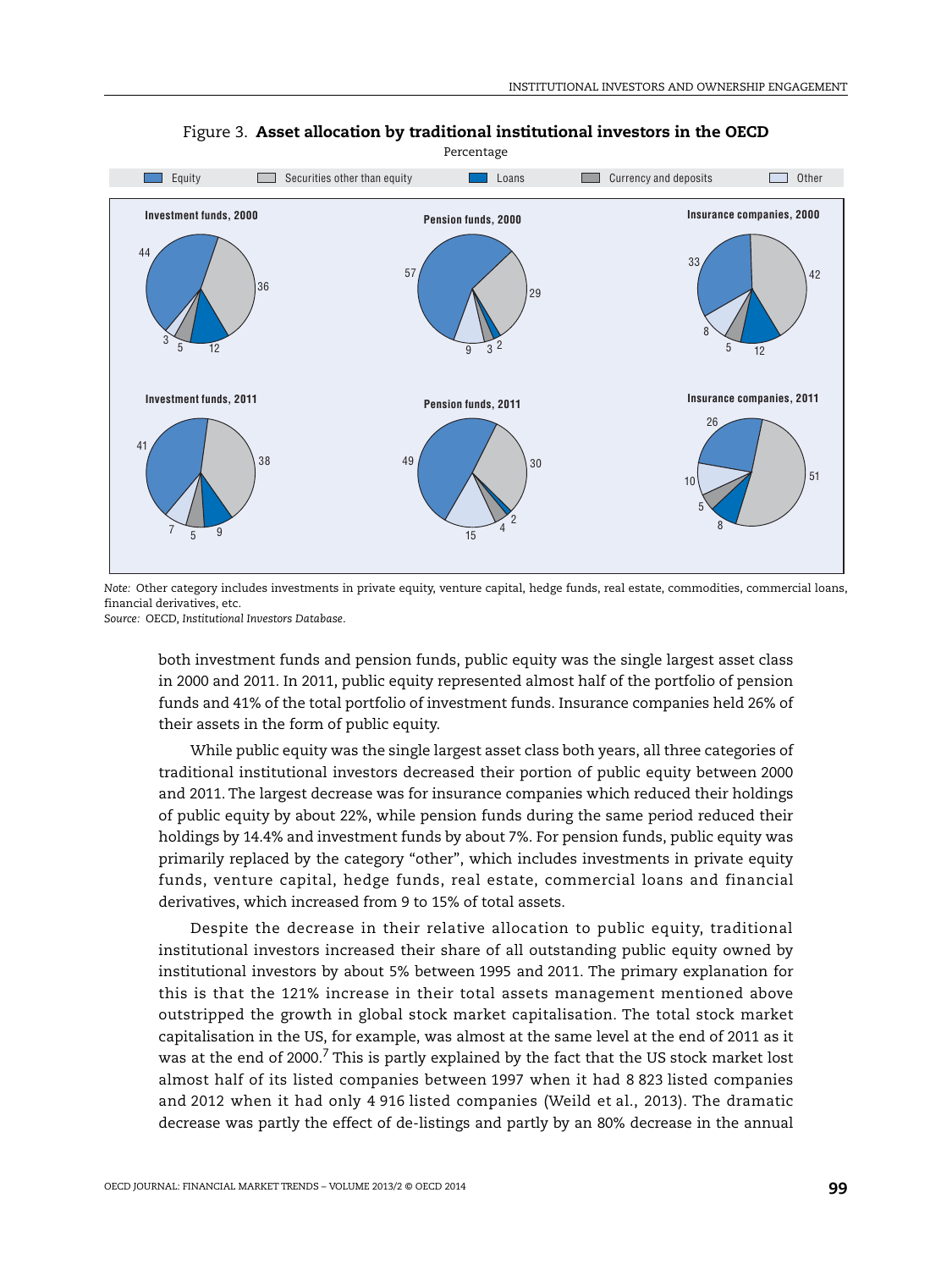average of new listings, from 525 in the period 1993-2000 to 116 for the period 2001-12 (Isaksson and Celik, 2013).

Looking at country level data, in 2011 the asset allocation of institutional investors varied considerably between OECD countries. In many countries, public equity was not the single largest asset class. The allocation to public equity varied from 5.7% in Turkey to 56.9% in Finland. In the US, traditional institutional investors allocated 47% of their portfolio to equities, which is almost 51% of the total equity investment by institutional investors from OECD countries. The category "other investments", which includes investments in real estate, private equity, venture capital and hedge funds, constituted an important part of the institutional investors' portfolios in the United Kingdom (35.3%) and Japan (23.2%).

# *II.2. "Alternative" institutional investors*

As we mentioned above, there is no clear distinction between what we call "traditional" and "alternative" institutional investors. Nor do we claim that "alternative investors" have a distinct set of common features. The main rationale for the label "alternative" is that they are relatively new and have emerged as an alternative or complement to more "traditional" types of institutional investors. Another reason for treating them separately from traditional institutional investors is that reliable data for hedge funds, private equity firms and sovereign wealth funds is quite limited compared to what is available for traditional institutional investors.

It is estimated that in 2011, the four main categories of alternative investors – hedge funds, private equity funds, sovereign wealth funds and exchange traded funds – together held about USD 11.3 trillion in assets under management globally.<sup>8</sup> This represents around 15% of the amount of assets managed by traditional investors. The portion of total assets that they hold in the form of listed equity varies widely betwe[en](#page-20-2) the four categories of investors. While sovereign wealth funds are estimated to allocate around half of their assets to listed equity (McKinsey, 2011), private equity and hedge funds as a group have a considerably smaller portion of assets invested in public equity. Almost 80% of ETF assets are allocated to public equities. Taken together alternative institutional investors hold a relatively small portion of the world's public equity equivalent to about USD 4 trillion.

The largest category among alternative institutional investors, measured by total assets under management, is the sovereign wealth funds (SWFs). As mentioned above, SWFs is itself a highly diverse concept in terms of organisational model, governance, purpose and investment strategies. They include stabilisation funds, savings funds, pension reserve funds, or reserve investment corporations, with a majority of either savings funds for future generations or fiscal stabilisation funds (Kunzel et al., 2011). Some of them serve as central state ownership agencies with controlling stakes in publicly listed state-owned companies complemented with portfolio investments in individual local and foreign listed companies. Some others are themselves state-owned enterprises.

The diverse and evasive nature of SWFs is actually well illustrated by the definition of SWFs used in the Santiago Principles (IWG), which were agreed in 2008 and provide a framework for governance, accountability and investment practices of SWFs. The definition includes three main elements, which leave considerable room for variations in terms of organisational forms, governance structure, investment purposes, investment strategies, regulatory constraints, etc.: i) they are owned by general government; ii) they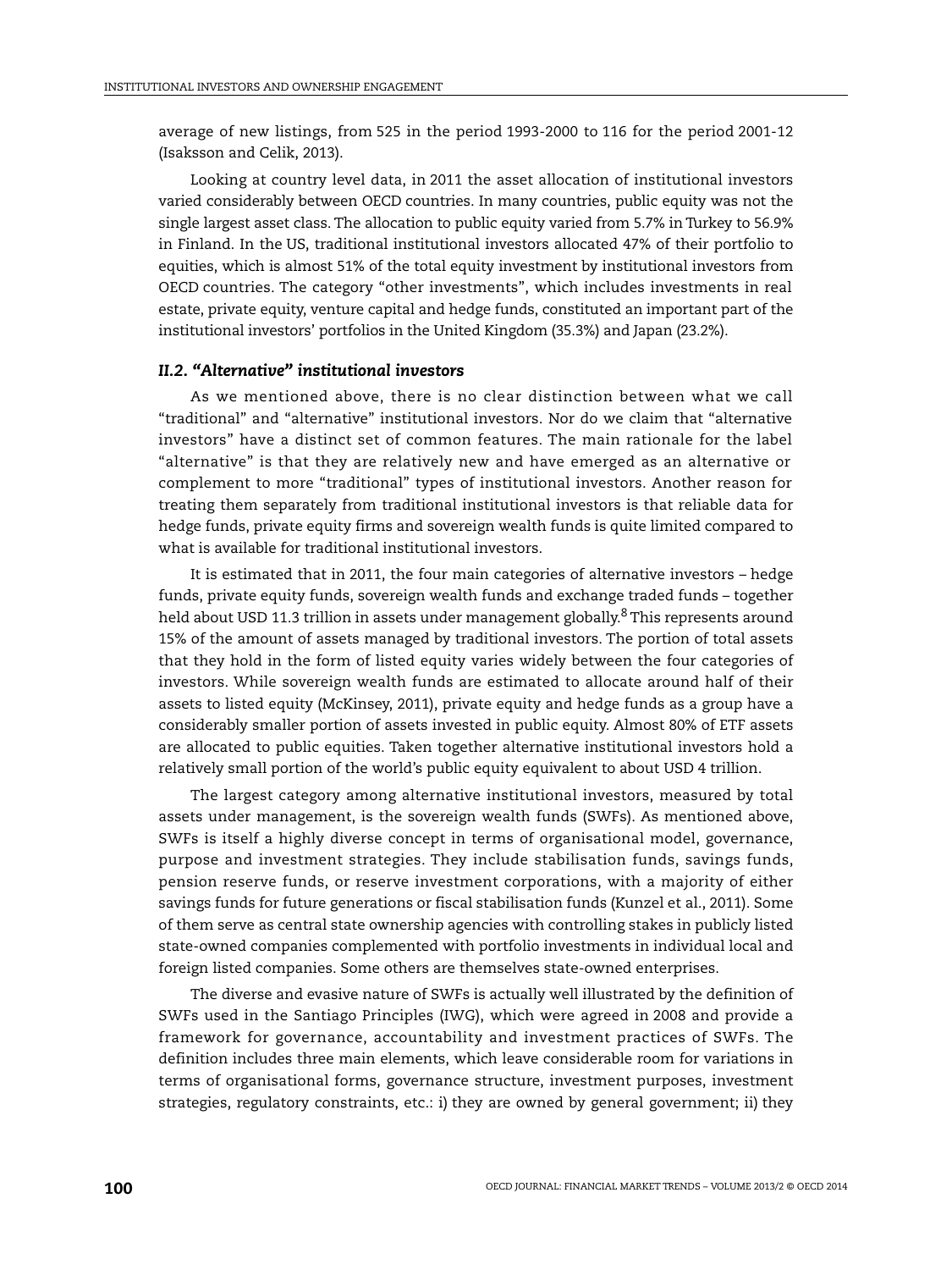manage or administer assets to achieve financial objectives; and iii) they employ a set of investment strategies that include investing in foreign financial assets.

According to SWF Institute data, Norway, with about USD 560 billion of assets under management is the only OECD country that has a significant sovereign wealth fund. Other countries with large SWF assets are China, United Arab Emirates, Saudi Arabia and Singapore. This points to a regional concentration of SWF assets with 40% of total assets estimated to be in East and South East Asian countries and 35% in the Middle East.

Again, reliable, complete and consistent information about the asset allocation of SWFs is hard to come by and more could certainly be done to improve information about the holdings of central government owned investment vehicles. However, IMF data from 2010 indicate that public equity constitutes a significant portion of their total assets, except for stabilisation funds and the asset allocation of different types of SWFs vary depending on their mandates and objectives. For instance, stabilisation funds which are established to insulate economies and government budgets from commodity price volatility and external shocks mainly invest in sovereign fixed income instruments (IMF, 2011). The other three subcategories of SWFs, saving funds, pension reserve funds and reserve investment funds, have relatively longer investment horizons and allocate significant parts of their portfolios to equities. In particular, reserve investment funds that are created to invest foreign reserves to higher return investments allocated 66% of their funds to equities in 2010.

The shortage of comprehensive data is an obstacle also when it comes to identifying and estimating the holdings of what are commonly referred to as private equity firms and hedge funds. Again, there is no simple unifying principle in terms of investment strategy or services that defines either category. Traditionally however, private equity firms have been seen as managing a leveraged private pool of capital through active engagement with individual companies, whereas hedge funds use an active investment strategy to benefit from arbitrage opportunities combined with leverage and derivatives (Blundell-Wignall, 2007). It is also common to differentiate between private equity firms and hedge funds with respect to the character, size and the time horizon of their equity holdings in individual companies. Private equity funds are generally seen as having large, long-term holdings in individual non-listed companies. Hedge funds on the other hand are usually associated with small non-controlling stakes in publicly listed companies (Achleitner et al., 2010).

In the years up to the 2007 financial crisis, private equity firms experienced a dramatic surge in assets under management. After the crisis, they continued on a moderate growth path and reached USD 3.4 trillion in 2011 (Preqin, 2012). Out of this USD 3.4 trillion, almost USD 1 trillion is estimated to be in the form of committed capital (Bain and Co., 2012). Only a small part of the remaining USD 2 trillion is invested in listed equities, the rest is invested in different asset classes, including real estate and credit instruments. A simplified way to describe the business model of private equity firms is that they first obtain capital commitments from their investors. These commitments are put in a discrete fund for which the managers of the private equity firm seek investment opportunities. They normally do not receive the committed capital until they find an investment opportunity, but still charge a flat management fee on the committed capital. In addition to the flat fee, the private equity firms also charge a performance related fee that is related to the performance of the investments.

Hedge funds are estimated to hold only about 2% of total assets under management of institutional investors. And compared to the total amount held by institutional investors, their holdings in public equity are quite limited and estimated at about USD 500 million,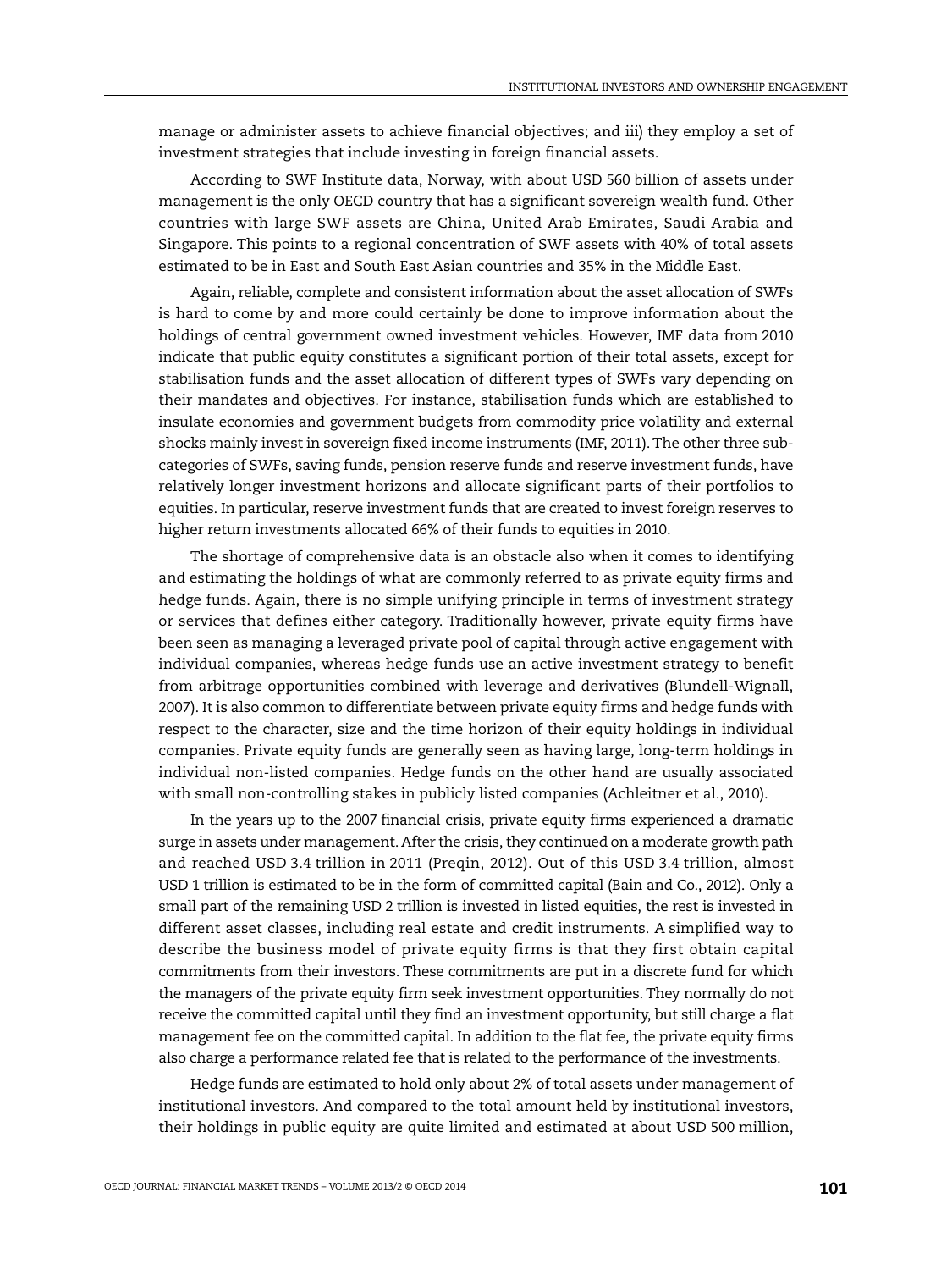which is roughly 1% of the total global market capitalisation. Still, hedge funds often play an important role in financial markets and governance by using derivatives and other financial techniques such as share lending, to increase their voting power and their ability to convince other shareholders to influence corporate boards and managers (OECD, 2007). As a consequence, their relatively modest holdings of equity do not necessarily reflect their role in equity markets and corporate governance (Gilson and Gordon, 2013).

The most recent addition to the family of alternative institutional investors is exchange traded funds (ETFs). ETFs have grown dramatically during the last decade. What in 2000 was a USD 74 billion industry, had in 2011 reached USD 1.35 trillion of assets under management. That is an increase of almost 1.750%. At the end of 2011, there were 3.011 ETFs trading on 40 different stock exchanges around the world.<sup>9</sup> The market for ETFs is relatively concentrated with the top three ETF providers, iShare[s](#page-20-3), State Street Global Advisors and Vanguard, having an almost 70% market share in terms of assets under management (BlackRock, 2012).

Like mutual funds, ETFs are structured like collective investment vehicles that offer diversified exposure to the different financial assets that are included in the fund. Unlike mutual funds, however, ETFs are continuously traded and quoted on a stock exchange (Ramaswamy, 2011). It can be argued that with these characteristics, and the fact that they are sold by large financial institutions, ETFs should be defined as a financial product rather than institutional investors in themselves. They are used by both passive investors to diversify the portfolio and decrease costs, and by active investors such as hedge funds for active investment strategies.

#### *II.3. Asset managers*

Finally, and for the reasons explained above, we are also including asset managers under the general heading of institutional investors. In the UK Stewardship Code, asset managers (as opposed to asset owners) are defined as having the day-to-day responsibility of managing investments. The capital that they manage can be provided not only by physical persons, but also by most categories of institutional investors, including pension funds, SWFs and insurance companies. Since institutional investors also trust private equity and hedge funds with the day-to-day responsibility of managing their assets, the distinction between an asset manager and an asset owner is not always clear cut. Asset managers (as we use the term in this article), however, are not expected to invest in their own name (like a private equity firm would do) but directly in their clients' name and based on their clients' investment policy.

While a few large institutional investors manage their assets internally, the last couple of decades have seen an increase in outsourcing of asset management to external asset managers. Globally, asset management firms are estimated to have had about USD 63 trillion under management at the end of 2011 (Towers Watson, 2012). However, some of the asset managers are themselves traditional or alternative institutional investors, that manage their assets through a special asset management arm. This is often the case for insurance companies whose asset management arms are one of the largest categories of asset managers. In addition to managing the assets of the insurance company of which the insurance owned asset manager is an arm, the asset management arm also manages assets on behalf of other institutional investors, including pension funds.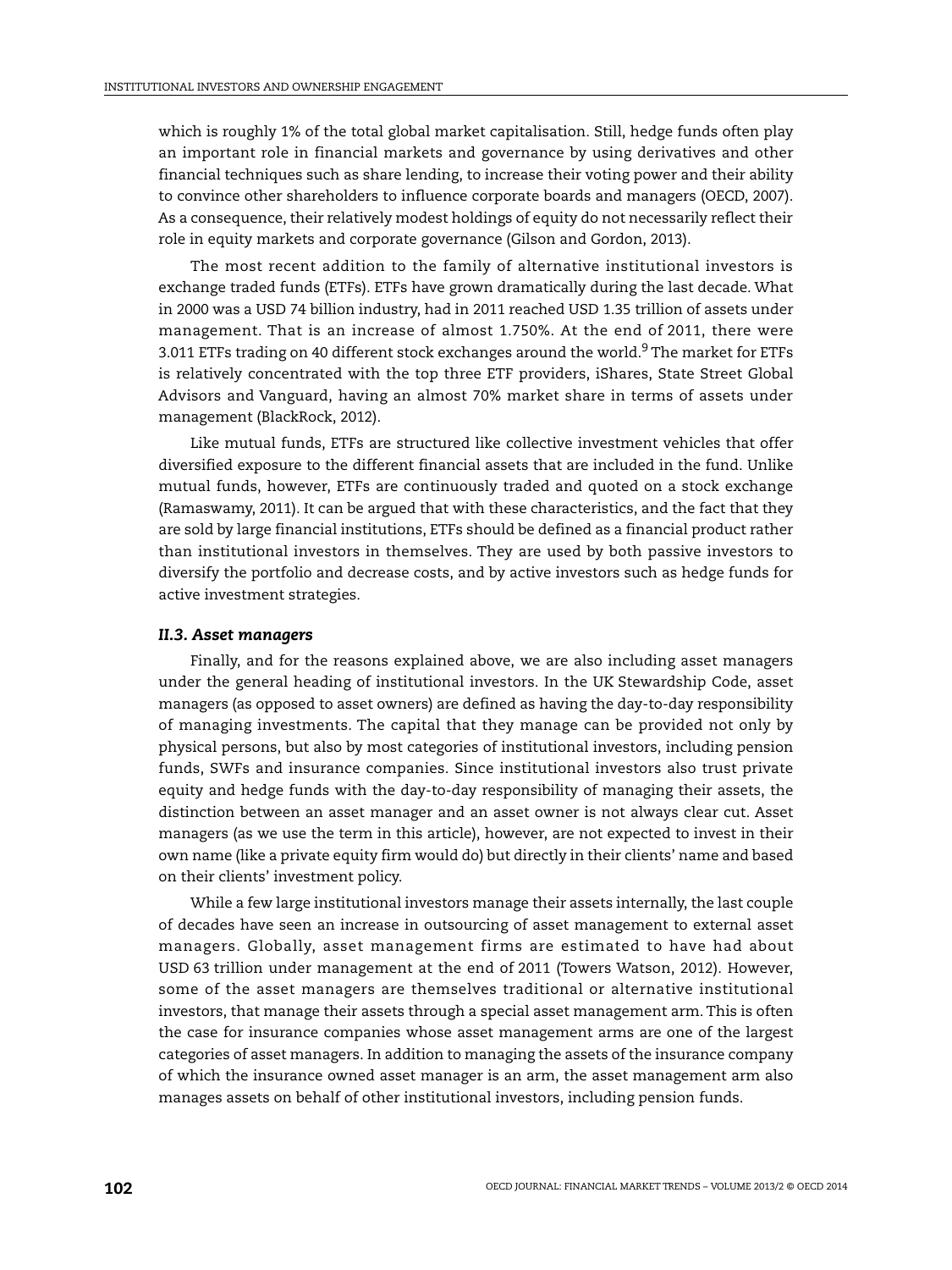It is estimated that half of the USD 63 trillion in assets under management by asset managers is split between asset managers that are owned by insurance companies and asset managers that are owned by banks. The remainder is managed by independent asset managers (TheCityUK, 2012).

When we look at the aggregate numbers of assets under management by institutional investors, it is important to note that asset managers are by far the largest sponsors of both mutual funds and exchange traded funds, which they offer to their clients as investment products. This means, for example, that the numbers for the "mutual fund" category are almost totally included in the USD 63 trillion registered as assets under management by asset managers. Also exchange traded funds, which is another product commonly sold by asset managers, such as BlackRock, are statistically included in the amount of assets managed by asset managers. Hence, just like there is a case for double counting when a pension fund invests in a hedge fund, the USD 63 trillion in assets under management by asset managers should not be added to the USD 85 trillion in total assets under management by traditional and alternative investors, since there is a considerable degree of overlap.

The asset management industry is fairly concentrated. At the end of 2011, the top 20 asset managers' assets under management accounted for USD 24.4 trillion, which was almost 40% of the total assets under management in this industry. According to Towers Watson (2012) data, 11 out of the top 20 managers are based in the US and account for 64% of the total assets of the top 20. The remaining managers were European (33%) and Japanese (3%). Amongst the top 500 asset managers across the world, there are only 36 firms from emerging markets, namely Brazil, China, India and South Africa (Towers Watson, 2012). Again, it is important to note that some of the largest asset managers are special asset management arms of traditional or alternative institutional investors, particularly in the form of strategic affiliates of insurance companies.

# <span id="page-10-0"></span>**III. Ownership engagement by institutional investors**

In [Section II,](#page-2-0) we illustrated how institutional investors have become the dominant owners of public equity in most OECD countries. We showed the relative importance of different categories of institutional investors and increased complexity in the investment chain.

We also illustrated that the general concept of "institutional investor" is not very useful when it comes to predicting the character and degree of ownership engagement. Even the more detailed definitions of institutional investors, such as "hedge fund" and "sovereign wealth fund", are quite evasive. This is an important insight for any policy maker that wants to understand, or perhaps even influence, ownership engagement among institutional investors. And it is food for thought for policy initiatives that often address the institutional investment community as a homogenous group (Millstein, 2008).

In this section, we will look beneath the surface of labels and discuss the different factors that influence the degree of ownership engagement by institutional investors. We will conclude that if we want to predict, or perhaps influence, the degree of ownership engagement among institutional investors we must focus on specific features of the institution's business model that determine the incentives for ownership engagement. These features include characteristics such as the purpose of the institution, their liability structure, the regulatory framework, etc. We will illustrate how these features vary, not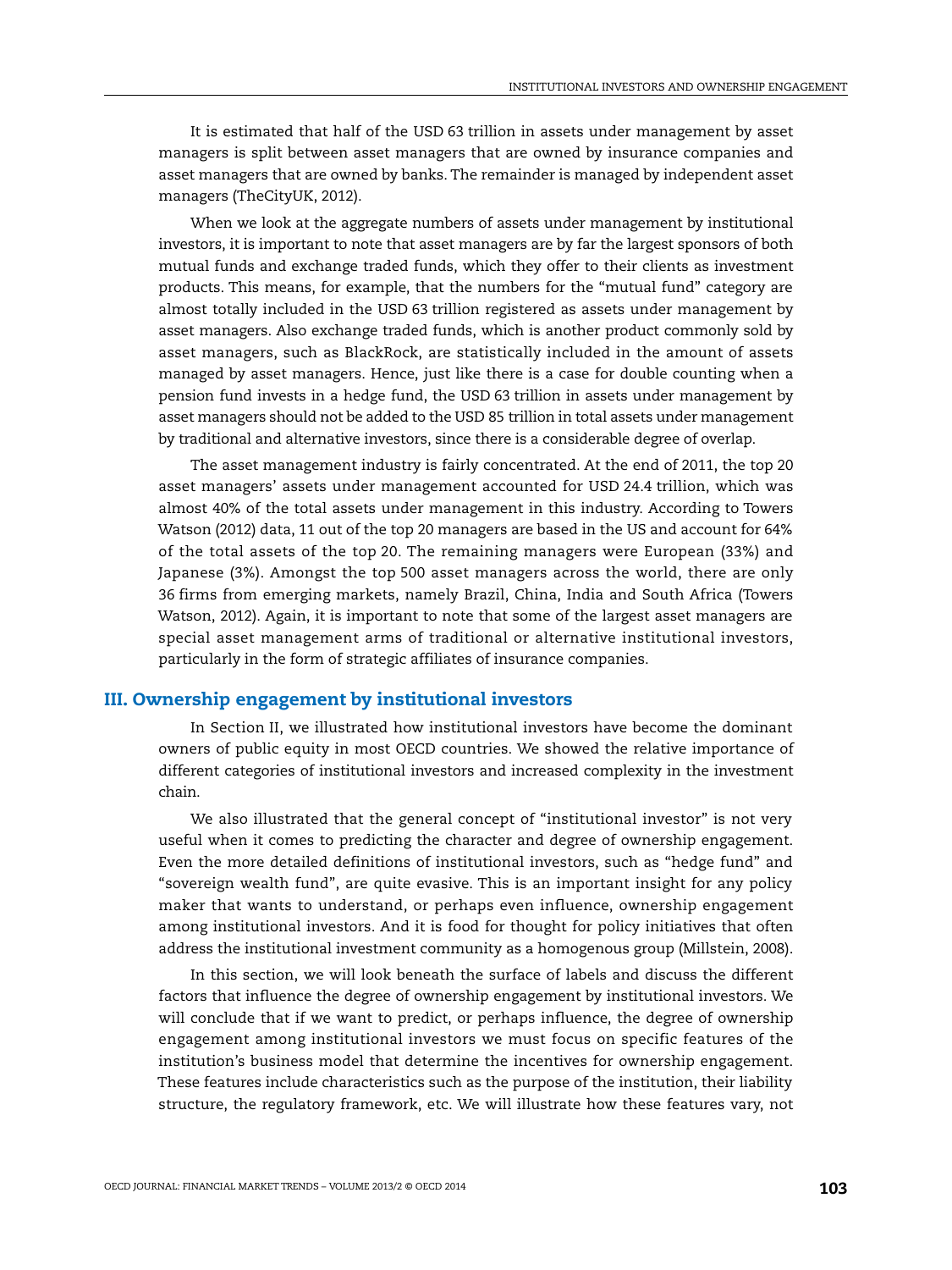only between different categories of institutional investors, but also within each category of institutional investors.

For this purpose, we have identified seven main features, or components, of an institution's business model. And for each of these features, we have identified a number of choices and regulatory conditions that in turn determine the character and degree of their ownership engagement.

Before we discuss these different determinants of shareholder engagement, it is important to remind ourselves why the degree of ownership engagement is a public policy concern. Why should policy makers care? From a public policy perspective, ownership engagement is not a moral issue. Nor can it be seen as a general obligation or fiduciary duty that would override other objectives, such as maximising the return to the institution's ultimate beneficiary. What is primarily matters for public policy is the role that ownership engagement plays for effective capital allocation and the informed monitoring of corporate performance.

A well-functioning market economy requires the presence of shareholders that have a self-interest to allocate their money to the most prosperous ventures and then monitors these companies to make sure that they make the best possible use of the money. To carry out this job well, it is in the self-interest of shareholders to gather as much information as possible about the corporation's prospects and, whenever necessary, use this information to engage with the company and influence key issues, such as the company's strategic orientation, its dividend policy and board composition. When shareholders gather and use information in this manner they carry out a function that is essential to value creation and and economic growth. In short they are providing society with new knowledge on how it can improve the allocation and use of scarce resources.

Since shareholders are assumed to play this role, they are also given the legal rights to carry it out. These rights include the transferability of shares, access to information, participation in key decisions concerning fundamental corporate changes and election of the board of directors. Exercising these rights is always associated with certain costs, which some shareholders are motivated to shoulder and some are not.

Shareholders that for some reason do not find it worthwhile to gather information about the companies they own and do not contribute to monitoring through any form of ownership engagement are obviously ill equipped to serve the wider economic role of improving allocation and corporate performance. Their role as shareholders is limited to providing risk capital. This distinction is not theoretical, since in reality we have shareholders that exhibit different degrees of ownership engagement. This has given rise to a debate about the possibility to differentiate returns or shareholder rights between those shareholders that contribute risk capital, information and monitoring on the one hand and those who only contribute risk capital on the other hand.

## <span id="page-11-0"></span>*III.1. Determinants of ownership engagement*

Equity ownership in its own right is not a determinant of ownership engagement. Moreover, the name of an institutional investor provides limited guidance about the character and degree of their ownership engagement. Instead, we need to look at a range of different factors that constitute the institution's business model and the regulatory constraint under which this business is carried out. These determining factors vary not only between different categories of institutions, but also within a given category of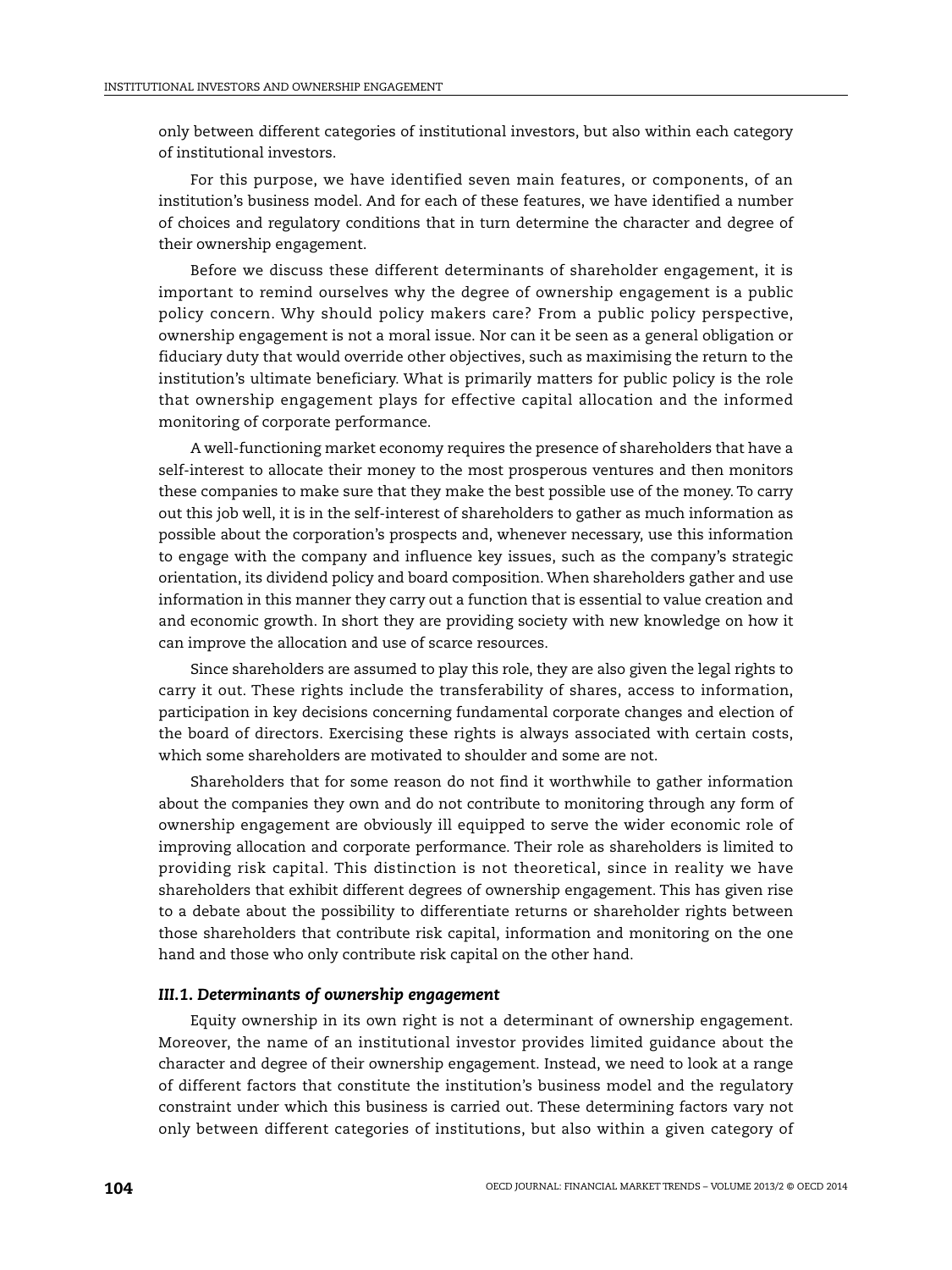institutional investors, for example, between two different hedge funds or two different pension funds. It is an understanding of these determining factors, rather than the categorisation of institutional investors as such, that will help us predict the character and the degree of their ownership engagement.

To illustrate this, we have identified seven different features that influence how an institution will behave as an owner. For each of these features, different options are available depending on the institution's choice of business model and the regulatory framework in which it operates. We refer to these options as the determinants of ownership engagement. While we have identified some of the more important features and determinants of ownership engagement, we do not claim that the list is in any way exhaustive. At this stage, the features and determinants are mainly selected to illustrate the approach and to stimulate further discussion about which features and determinants to include. The features and determinants are briefly discussed in the following [Sections III.1.1](#page-12-0) [to III.1.7,](#page-15-0) and summarised in [Table 1](#page-12-1).

<span id="page-12-1"></span>

| <b>Purpose</b>                     | Not for profit              |                               | For profit                        |                     |
|------------------------------------|-----------------------------|-------------------------------|-----------------------------------|---------------------|
| <b>Liability structure</b>         | Long-term                   |                               | Short-term                        |                     |
| <b>Investment strategy</b>         | Passive index               | Passive fundamental           | Active fundamental                | Active quantitative |
| <b>Portfolio structure</b>         | Concentrated                |                               | Diversified                       |                     |
| <b>Fee structure</b>               | n.a. <sup>1</sup>           | Performance fee               | Flat fee                          | Zero fee            |
| <b>Political/social objectives</b> | Political/social incentives |                               | No political/social incentives    |                     |
| <b>Requiatory framework</b>        | Engagement requirements     | <b>Engagement limitations</b> | No legal requirements/limitations |                     |

|  | Table 1. Determinants of ownership engagement |  |  |  |
|--|-----------------------------------------------|--|--|--|
|--|-----------------------------------------------|--|--|--|

<span id="page-12-2"></span>1. Not applicable for not-for-profit institutional investors.

## <span id="page-12-0"></span>*III.1.1. The purpose of the institution*

An important distinction among institutional investors is between those that have a profit maximising obligation to the institution's owners and those that do not. A public pension fund, for example, typically does not have any shareholders that expect a return on an investment in the pension fund. Rather, they are often run as public agencies or some other, not incorporated, legal form. The sole focus is on the returns to the beneficiaries. The incentives to work towards this objective can obviously be affected by the fact that a public institution is under limited pressure to attract capital (customers) in competition with other institutions. This distinction between institutional investors with captive assets and institutional investors that have to compete for assets in the market may itself be a determinant of ownership engagement. Many other institutional investors however, are organised as joint stock, profit maximising companies. In some instances these entities, or their parent companies, may themselves be publicly listed companies. This is true for many investment funds that are owned and marketed by banks. To be attractive, these funds must obviously deliver at least satisfactory results to those who invest in the funds. But they are also under pressure to generate profits to their own shareholders. Profits that typically come from management fees paid by those that invest in the fund. For such funds, there is always a trade off in terms of the resources they spend on attracting savers by improving the portfolio value (for example, through ownership engagement) and the resources they spend on other classical means of attracting customers, such as marketing and product differentiation.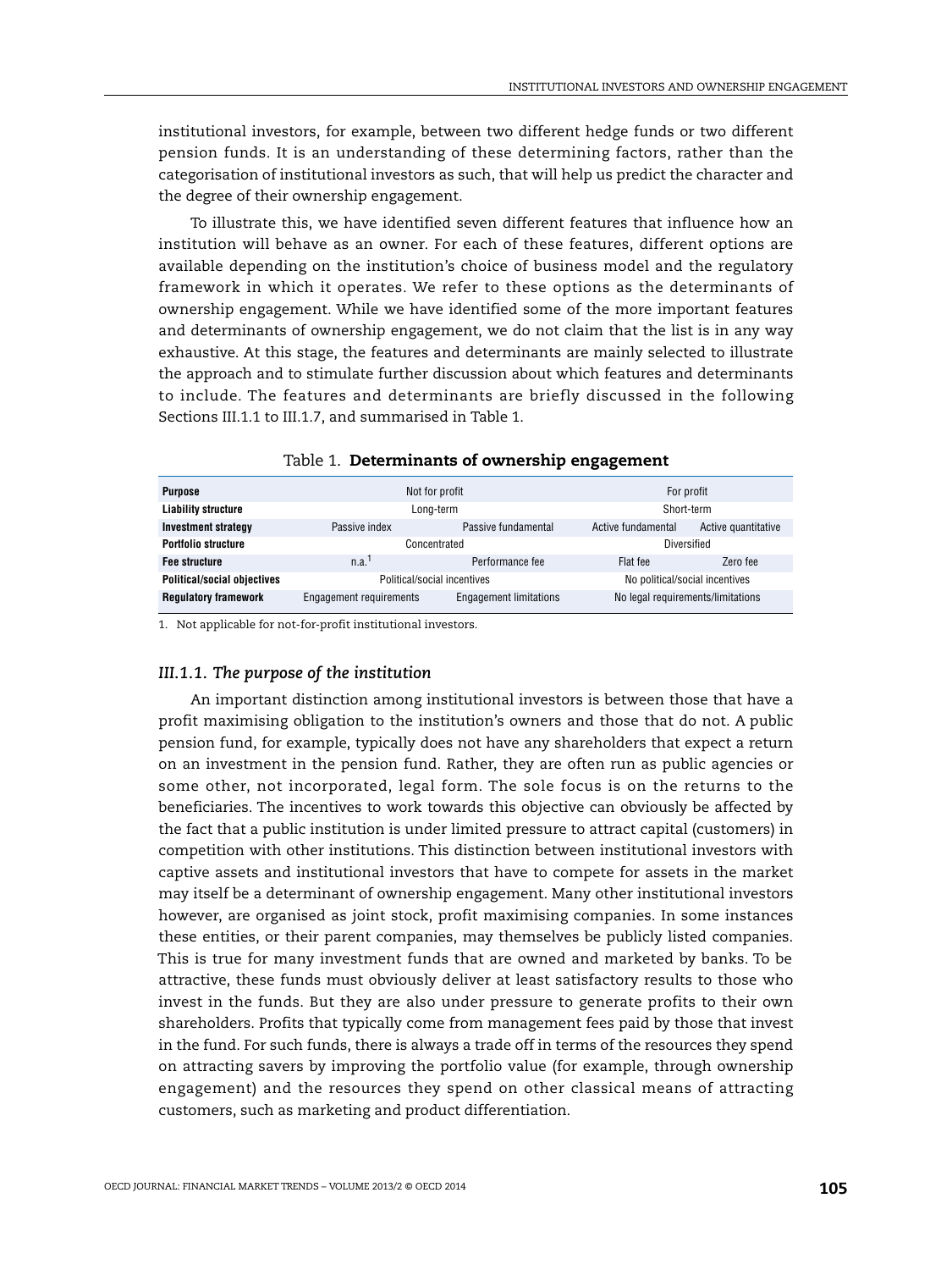## *III.1.2. The liability structure*

An important part of an institution's business model is the choice of liabilities. Basically, what kind of products they are offering the investors. Some institutions, like life-insurance companies, specialise in long-term obligations, while the commitments of other institutions, for example, mutual funds, are undefined or short term. When long-term obligations, for example, the maturity of a pension plan, can be calculated with accuracy, the institution is able to match its portfolio liquidity accordingly.The liability structure of, for example, mutual funds on the other hand, where investors can exit without prior notice, typically requires a fully liquid portfolio. The liquidity requirement may in some instances be an obstacle to ownership engagement, for example, if board participation in a portfolio company triggers legal restrictions on the shareholders ability to trade the shares in the company.

#### *III.1.3. The investment strategy*

There is no given number of investment strategies. And in principle we may find as many investment strategies as there are investors. In [Table 1](#page-12-1), we have nevertheless identified four main strategies that are associated with different business models and are at the same time relevant for the degree of ownership engagement. The strategy "passive index" is basically a (sometimes binding) commitment to hold a portfolio that mimics a predefined index of shares. Indexes may be constructed in different ways, but the important point here is that the composition is pre-defined. The companies are not typically chosen on the basis of fundamentals and adjustments in the portfolio are not by active choice, but rather the automatic result of changes in the index weighting. Many mutual funds and pension funds use this strategy. Per definition, the holding period for individual stocks is very long, or at least as long as another strategy is applied.

By "passive fundamental", we refer to investors that initially make an active choice in selecting the individual companies in which to invest and then keep them for an extended period of time. Examples could be "strategic" national investments by a sovereign wealth fund or core investments of a closed-end investment company.

The "active fundamental" strategy is supposed to illustrate a business model where an investor relies on continuously buying and selling companies that are chosen on the basis of fundamental analysis, for example, cash richness or fairly short-term growth potential. This strategy is often associated with a high degree of, at least temporary, ownership engagement to bring about certain changes in the company, such as an increase in dividends. The strategy is often associated with so called "activist hedge funds". Finally, rather than being active and fundamental, institutions might apply an active strategy that relies on the quantity rather than the quality of information about individual companies. Such an "active quantitative" strategy is typically based on the large inflow of information processed by sophisticated software and used in the form of high frequency trading that has extremely short time frames for transactions and that benefits from stock exchanges' co-location services. This choice of investment strategy provides minimal incentives for ownership engagement.

#### *III.1.4. The portfolio structure*

A main determinant for the degree of ownership engagement arising from portfolio structure is the degree of concentration. Or in other words, how many companies does the institution have to look after. The degree of portfolio concentration obviously covers a large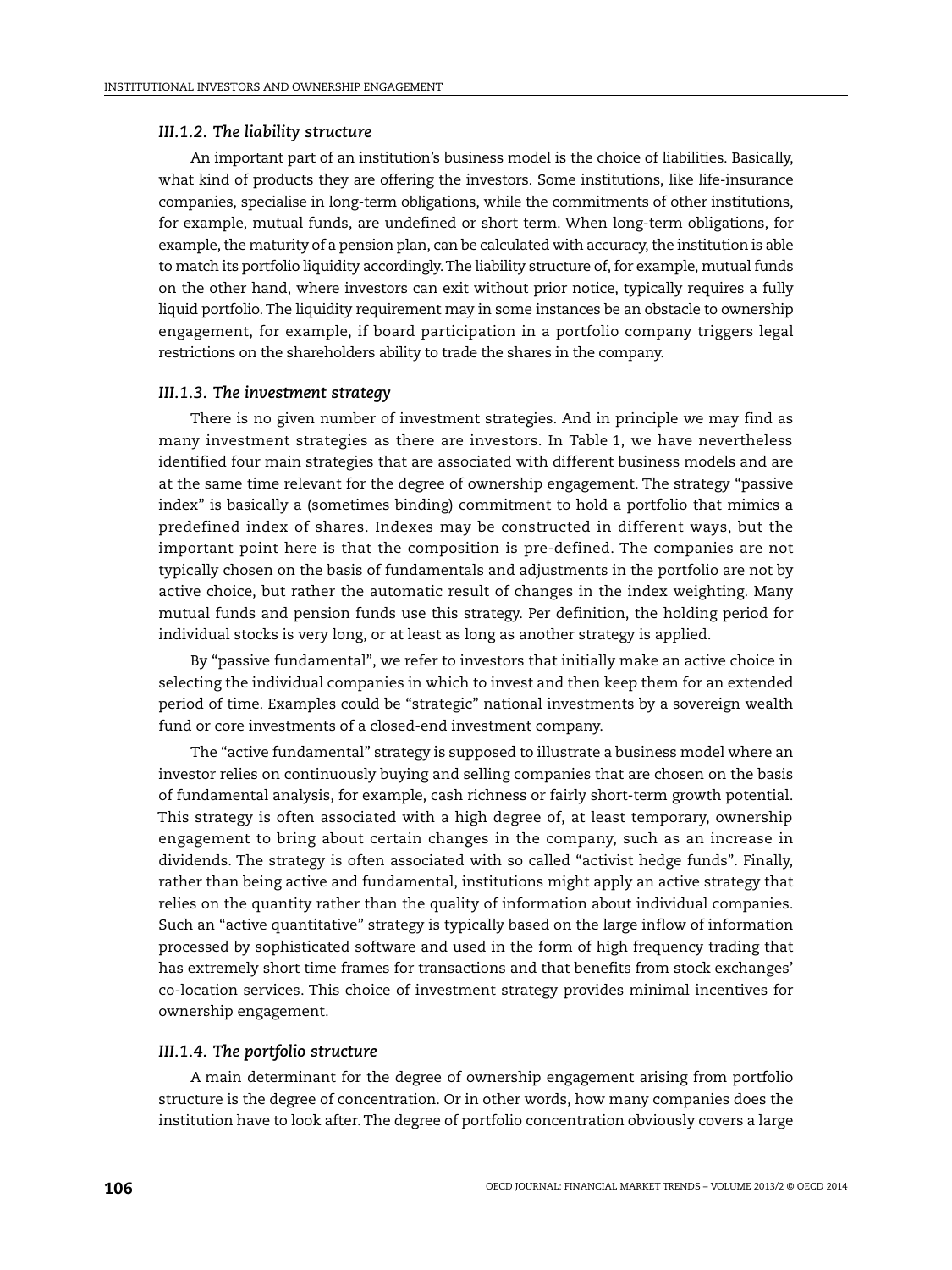spectrum, from institutions with very few holdings, to institutions like CalPERS that hold stocks in as much as 10 000 different companies. The implications for ownership engagement are simply arithmetic. The costs of exercising the same quality of informed and engaged ownership in 10 000 companies is obviously much higher than if you monitor only a handful. This is why institutions with highly diversified equity portfolios abstain from ownership engagement. Or minimise the costs of monitoring by buying services from consultancy firms that carry out the function following a pre-defined formula. As one fund manager put it "since we invest by formula we vote by formula".[10](#page-20-4) While a highly diversified portfolio is a pretty good determinant of an institution's ownership engagement, the same is not necessarily true for concentrated portfolios. An institution with a fairly concentrated portfolio may still exhibit limited ownership engagement. Some foundations and certain sovereign wealth funds could be examples.

### *III.1.5. The fee structure*

As mentioned above, many institutional investors are themselves profit maximising institutions that make money from the fees that they charge from their clients. There are two main types of fees: i) flat fees, which are associated with, for example, mutual funds; and ii) performance fees, which are typically associated with more sophisticated institutions such as hedge funds and private equity firms. Some institutions also charge a combination of the two. The way in which the choice of fee structure determines the degree of ownership engagement is not straightforward. Ultimately, it will depend on how the institution sees the costs and benefits of using a high degree of ownership engagement to improve performance. Neither for mutual funds that charge flat fees, nor for quantitative hedge funds that charge performance fees, is ownership engagement typically an option. From the perspective of ownership engagement it is also of interest to note that there are examples where the institution's business model is to charge very low or no fees at all, but rather rely on income from share lending. Some exchange traded funds are examples of this.

# *III.1.6. The presence of political and social objectives*

For profit making institutions, there is no *a priori* reason that political and social objectives should enter as a determinant of ownership engagement. The extent to which they do align their ownership engagement with such objectives is likely to depend on their business model, marketing and product differentiation strategy. An example could be mutual funds that want to attract investors who want to avoid holdings in certain companies regardless of the returns. Not-for-profit institutions, such as public pension funds, sovereign wealth funds and endowments may very well have political and social objectives that translate into a certain kind of ownership engagement or positions on specific governance issues.

A special case in point is the various types of public pension funds where the boards are appointed by governments; sometimes following a formula of stakeholder representation. In certain instances the most relevant framework for understanding the incentives for ownership engagement in such institutions may be the public choice theory, which applies economic tools to political science. Boards and managements in such organisations may focus their ownership engagement on other aspects than the efficient allocation and monitoring of corporate performance.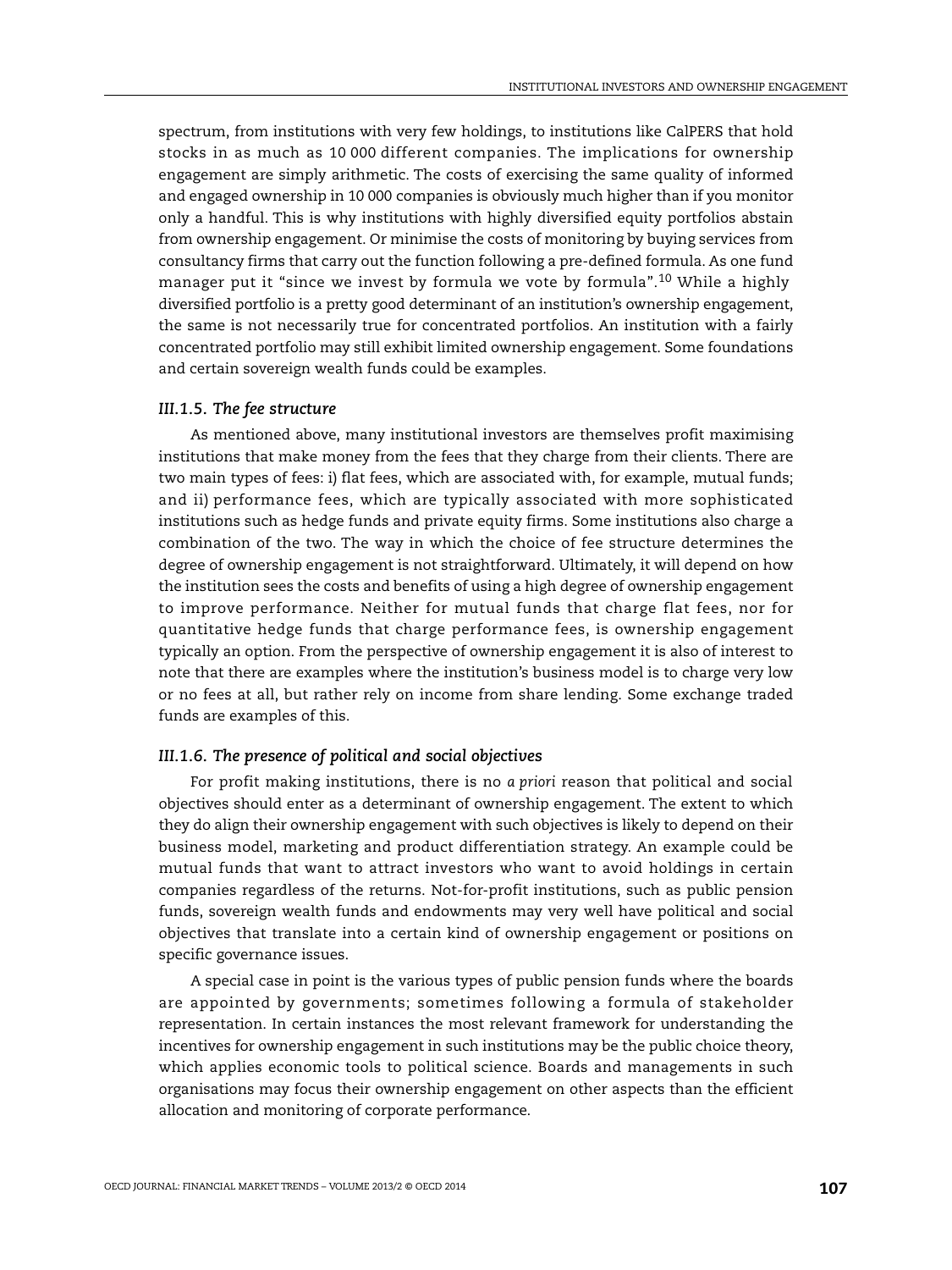## <span id="page-15-0"></span>*III.1.7. The regulatory framework for ownership engagement*

While company law does not require any specific degree of ownership engagement from individual investors, in some jurisdictions there is a complementary regulation that does. Within the OECD, such regulations range all the way from quasi mandatory obligations for certain institutions to vote their shares, to regulations that explicitly prohibit certain institutions to vote any shares. In the United States, for example, institutions that are subject to the ERISA Act are, according to an interpretive bulletin in 2008, generally assumed to have a de facto obligation to vote all shares under management. In the UK the Stewardship Code is an alternative way to encourage shareholder voting. Conversely, in Sweden the Swedish pension fund AP7, which manages pension savings for 3 million people, is explicitly prohibited by law from voting their shares in any Swedish companies. The same is true for mutual funds in Turkey which are prohibited participating in the governance of the investee companies. This has been interpreted by the industry as a voting ban.

Between these extremes, countries can also have limitations on the portion of shares in an individual company that an institution may hold and vote. In some instances, the companies themselves may introduce voting caps that limit the number of votes a shareholder cast in their articles of association. Voting caps are allowed in, for example, Belgium, Denmark, France, Norway, Spain, the UK and the US. It is also fairly common that the disclosure of voting policies and practices be addressed in their rules and codes. This is the case in, for example, Australia, Chile, Denmark, Germany, Israel, Italy, Japan, the Netherlands, Spain, Switzerland, the UK and the US, where regulations and/or national codes include requirements to disclose voting policies (OECD, 2013).

While they would not be specific to any particular institution, there are sometimes references to regulatory or administrative obstacles to cross-border voting (European Commission, 2011; OECD 2011). However, considering the high turnout levels in the countries with high foreign ownership, such as the UK with over 40% foreign ownership and an average turnout of almost 70% in shareholder meetings, the obstacles to crossborder voting may not have a significant impact on voting.

The institutional features and determinants for ownership engagement that are discussed above are summarised in [Table 1](#page-12-1).

## *III.2. Levels of ownership engagement*

In [Section III.1,](#page-11-0) we discussed a set of factors and choices that influence an institution's ownership engagement. In the absence of strict regulatory requirements to engage or not engage, the degree of ownership engagement is the result of these factors and choices that together make up the institutions "business model". The fact that the business model includes the ownership of shares doesn't in itself say anything about the institution's degree of ownership engagement. Both mutual funds and sovereign wealth funds own equity. But their engagement as owner may vary greatly as a result of other factors, such as purpose, investment strategy and portfolio diversification.

As a result of the factors and choices discussed in [Section III.1,](#page-11-0) different institutions will end up with different types and levels of ownership engagement. In a survey from 2010, more than half of the asset owners and asset managers reported some form of dialogue with the board or the management of investee companies. However, the character of those contacts varied widely, from campaigns to persuade a company to change their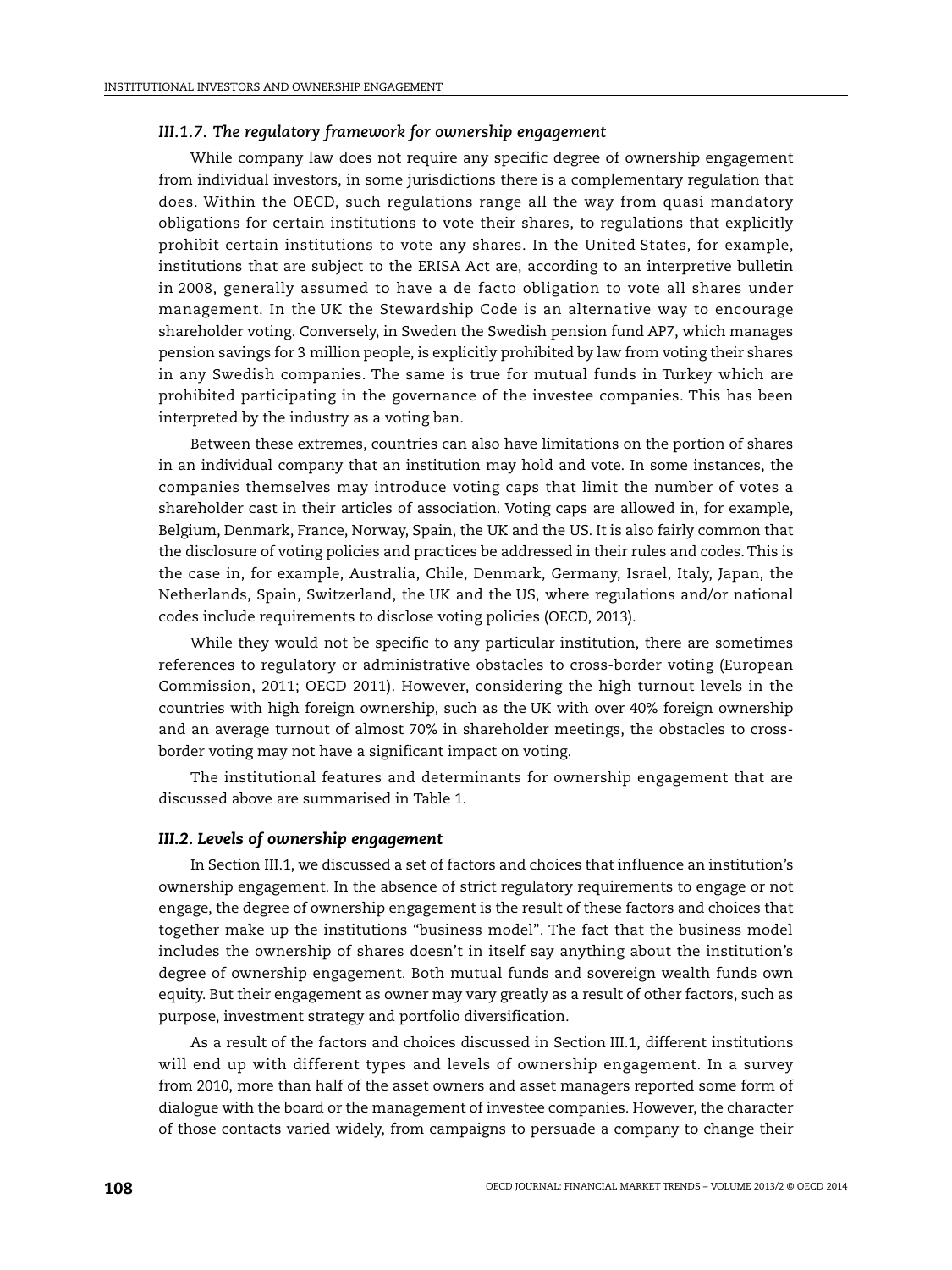behaviour, to a routine conversation via an email exchange or a telephone call. It is worth noting that 76% of the asset owners and 56% of the asset managers stated that they had five or less staff members devoted to ownership engagement with investee companies (IRRC and ISS, 2011). This number should be compared to the hundreds or perhaps thousands of companies that these institutions may hold in their portfolios and are expected to monitor. Against this background, it is not surprising that limited staff was identified to be the main impediment to ownership engagement.

To illustrate different degrees of ownership engagement, we have identified four different levels (or degrees) of ownership engagement ranging from zero engagement to inside engagement. These are indeed fairly broad categories and a large number of variations exist in reality. What is important here however is to illustrate the link between the degree of ownership engagement and the different determinants that were discussed in [Section III.1](#page-11-0) and summarised in [Table 1.](#page-12-1) The conclusion is that any degree of ownership engagement can be perfectly rational and a logical consequence of the choice of determinants that make up the institutions "business model". Below, we briefly discuss the four broad categories of ownership engagement. It is important to remember that, in principle, an endless number of variations between the two extremes could exist.

- 1. *No engagement:* This category comprises institutions that do not monitor individual investee companies actively, do not vote their shares and do not engage in any dialogue with the management of investee companies. Examples include those exchange-traded funds that do not charge any fees to their investors, but instead generate income from share lending (Wong, 2010). Another example would be institutional investors that are subject to engagement limitations or an outright prohibition to vote their shares, like Turkish mutual funds.
- 2. *Reactive engagement:* Reactive engagement represents voting practices that are primarily based on a set of generic, pre-defined criteria that guide voting with respect to the different proposals put before the shareholders' meeting. Reactive engagement often relies on buying advice and voting services from external providers such as proxy advisors. It may also consist of reactions to engagement by other shareholders. For example, when an otherwise passive shareholder supports initiatives by another institution such as an activist hedge fund who is attempting to influence the dividend policy in a specific company or to make changes to the board. It may also include reacting to public tender offers from a private equity firm. Reactive behaviour is represented by many US pension funds and mutual funds that – subject to legal requirements $^{11}$  – vote their shares with the help of proxy advisors and also respond to shareholder campaigns led by hedge funds or private equity funds (Gilson and Gordon, 2013).
- 3. *Alpha engagement:* This engagement level is associated with ownership engagement that seeks to support short or long-term returns above market benchmarks. Using quite different strategies, both activist hedge funds and private equity funds can be examples of alpha engagement. Hedge funds that practise alpha engagement usually influence companies through small holdings, sometimes complemented by derivatives, actively seeking the support of other investors to support their intentions (OECD, 2007). Private equity firms on the other hand acquire large or controlling shares of companies in order to be able to restructure the company, improve its performance and, within a predefined period, sell with a profit.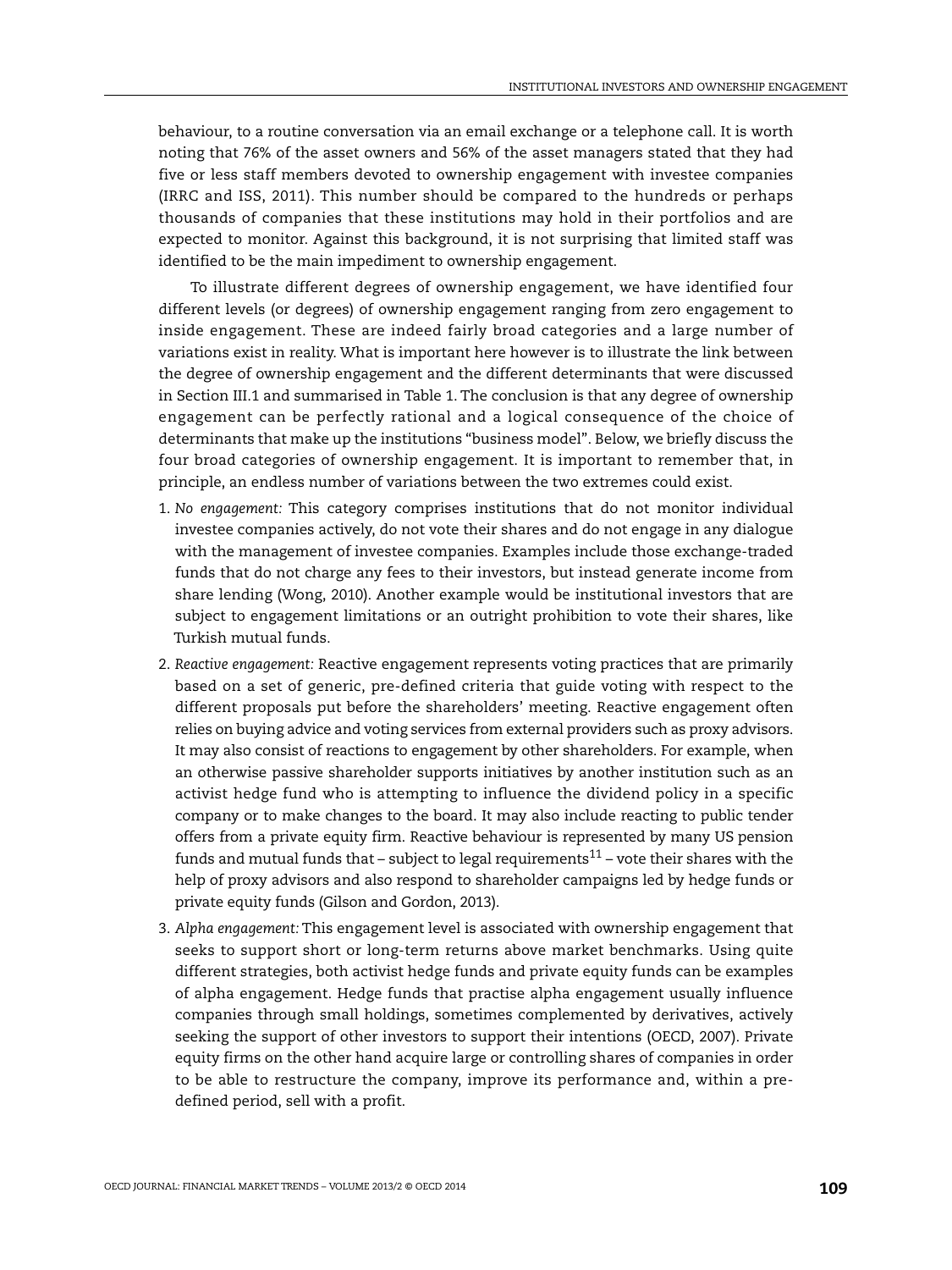4. *Inside engagement:* Inside engagement is an engagement level characterised by fundamental corporate analysis, direct voting of shares and often assuming board responsibilities. Owners at this engagement level typically hold controlling or large stakes in the company. A good example might include a closed-end investment company such as Berkshire Hathaway, Inc. This company is the largest shareholder in Coca Cola, Inc. and is represented on the board of Coca Cola, Inc. by one of its directors. Inside engagement may also be practiced by some sovereign wealth funds.

## <span id="page-17-0"></span>**IV. Corporate governance taxonomy of institutional investors**

So far, we have discussed how informed and engaged ownership serves an important economic function in society for the efficient allocation of capital and the monitoring of corporate performance. But we have also concluded that many of today's institutional shareholders on rational grounds may not be willing to bear the costs for carrying out this job. The degree of ownership engagement is not tied to ownership of shares itself or to the category of institutional investor as such. Instead, the ability and willingness to serve as informed and engaged owners is determined by a set of different features and choices that together make up the institutions' business model. In the previous section we examined seven features and the choices that can be made.We are well aware that the list is not exhaustive. Other determinants could be added and some of the existing ones dropped. At this stage however the main objective is to illustrate a systematic approach to help us understand the factors that cause large differences in ownership engagement between the large group of shareholders, commonly referred to as "institutional investors" in the policy debate.

In this section, we illustrate how the features, choices and levels of engagement that we discussed in [Section III](#page-10-0) can be used as a taxonomy for describing an institution investor's business model and its impact on the character and degree of ownership engagement.

In [Table 2](#page-18-0), we have characterised institutional investors with respect to each of the seven different determinants and choices and all four levels of shareholder engagement.

In addition to a hedge fund that practises high frequency trading, examples of "no engagement" include an exchange traded fund that lends the shares in their portfolio and a mutual fund that is subject to regulatory voting restrictions. They are all for-profit institutions, with short-term liabilities, diversified portfolio structures and without any specific political or social objectives. An important difference among them is the fee structure. The hedge fund typically has a performance fee structure, the mutual fund a flat fee structure based on assets under management of the fund and the exchange traded fund doesn't charge any fees to its investors, but generates income from share lending. While the hedge fund pursues an active quantitative investment strategy based on sophisticated software and co-location services offered by stock exchanges, both the mutual fund and the ETF pursue a passive indexed strategy. For mutual funds subject to legal limitation on engagement, this is a decisive regulatory condition for their ownership engagement.

For the reactive engagement level, the two examples in [Table 2](#page-18-0) are a public pension fund and a sovereign wealth fund with a local investment arm. Both are not-for-profit institutions with a long-term liability structure. However, while the sovereign wealth fund has an active fundamental investment strategy for its diversified portfolio, the pension fund pursues a passive index strategy with the same portfolio structure. This means that the SWF buys and sells shares based on company specific information. The pension fund, however, composes its portfolio based on a pre-defined index. The pension fund is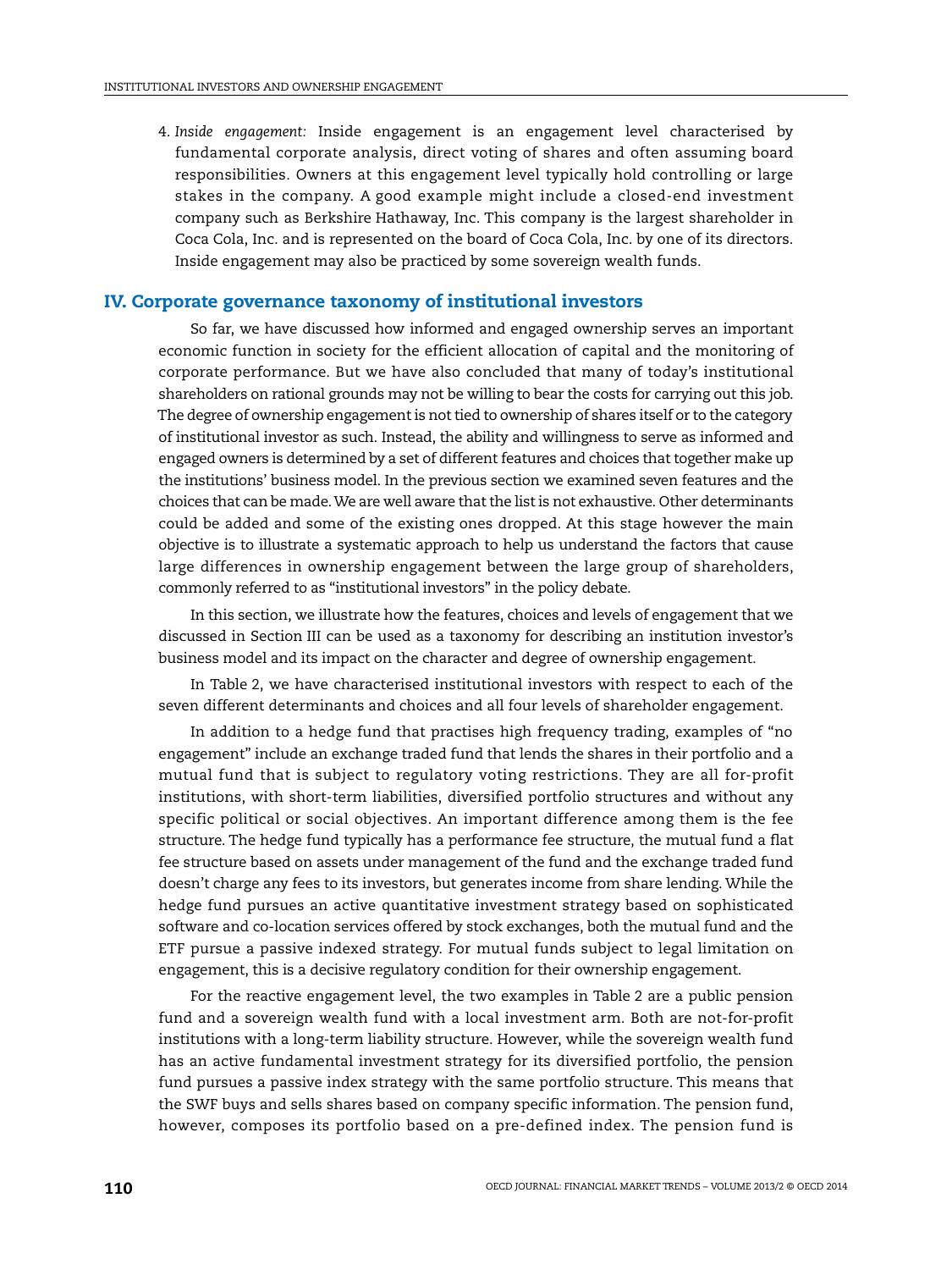<span id="page-18-0"></span>

Table 2. **Corporate governance taxonomy of institutional investors**

typically expected to hold a larger number of companies than the SWF. In both cases, there is some political influence as governments directly appoint or can influence the appointment of managers of the institutions. Additionally, the pension fund has a requirement to vote their shares. With both differences and similarities in their business models, they can both be classified as "reactive engagement".

The fact that a voting requirement in itself does not lead to a higher level of ownership engagement is rational in light of the pension funds other choice in terms of business model. Particularly the choice of indexing as a means to pick its portfolio. If the policy rationale for introducing a voting requirement is that the institution in the very first place is totally passive, it is highly unlikely that the voting requirement in itself will change the level of ownership engagement unless other features of the business model are changed at the same time. With strong economic incentives working against engagement, a mandatory voting requirement can only lead the horse to the water, but it can't make it drink.

Alpha engagement is illustrated by a private equity firm and a hedge fund. The private equity firm is a closed end investment pool with a long term (or at least defined) liability structure. The hedge fund on the other hand, is structured as an open-ended pool with withdrawal options for investors and a short-term (or undefined) liability structure. The rest of the determinants are the same for the two of them; they both have an active fundamental investment strategy, concentrated portfolios and a performance related fee structure. Neither of them is under any political or social pressure for shareholder engagement, nor do they have any engagement requirements or limitations. Without any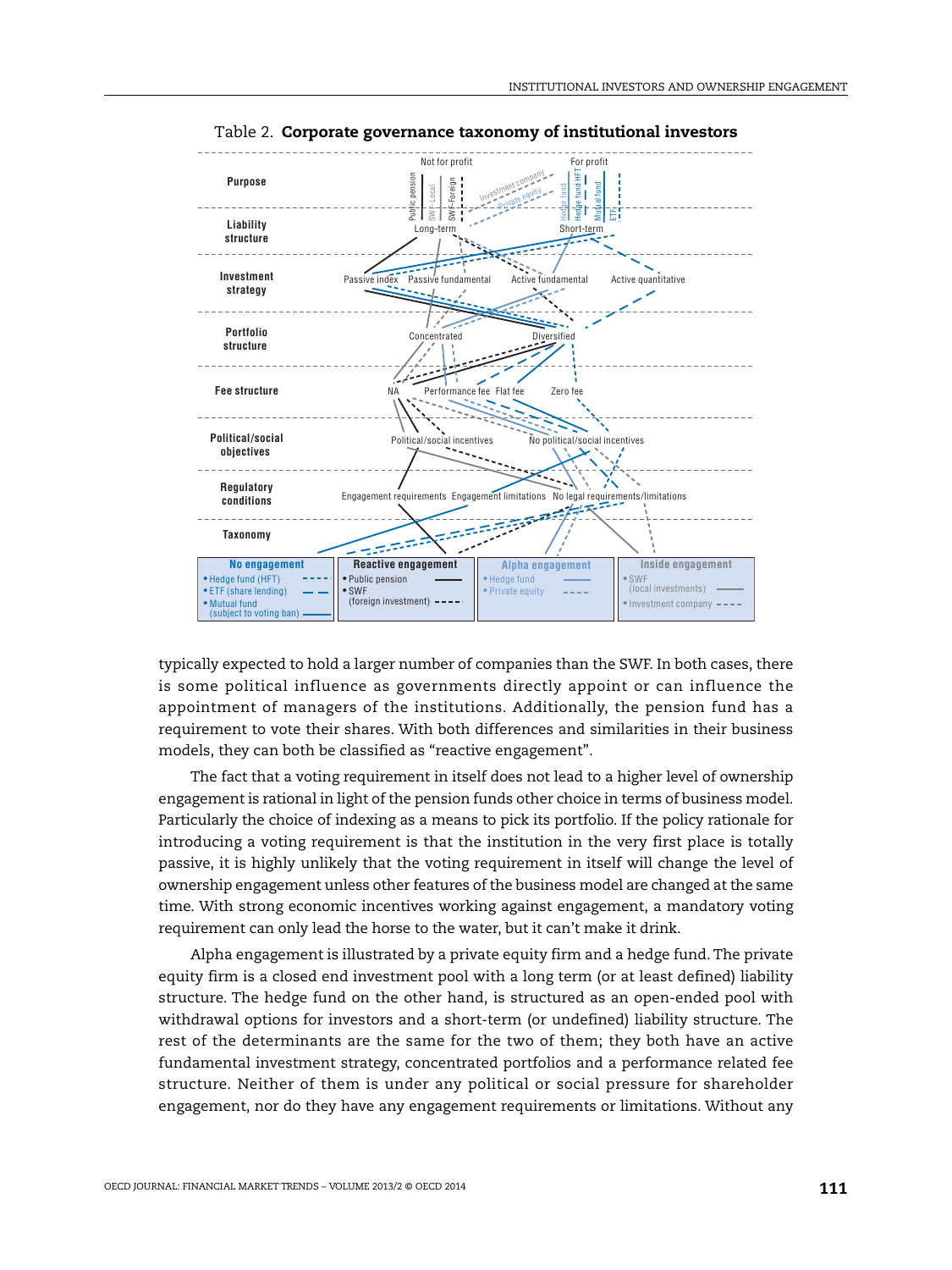legal or regulatory requirements to seek returns above market benchmarks they both – but through different means – exercise a high degree of ownership engagement.

The last level of ownership engagement, inside engagement, is illustrated by a SWF and a closed-end investment company. Both with controlling or significant stakes in listed companies. The SWF, as a government investment arm, is a not-for-profit institution with political incentives. The bank is a for-profit institution without any political or social requirements in terms of ownership engagement. Neither of them have any short-term liquidity constraints and both pursue a passive fundamental investment strategy with a portfolio that consists of a limited number of companies. Their engagement is typically characterised by direct involvement in the decision-making process of a company, often through participation on company boards.

There have been other attempts to classify institutional investors. The taxonomy presented above differs from most of them, since it does not aim at grouping different categories of institutional investors based on a specific and systematic criteria. Rather, the purpose is to show that in terms of ownership engagement, different institutions from two different categories may have more in common than two institutions from the same category. While the taxonomy is highly simplified, it is obvious that the informed reader, by using examples from real life, can come up with an almost endless number of combinations of features and choices that in different ways influence the character and degree of ownership engagement. And at this stage, there are at least three important messages:

- 1. In order to understand the level of ownership engagement we need to identify a whole range of different determinants.
- 2. Legal or regulatory requirements for voting may have little effect on ownership engagement if other and more dominant determinants for ownership engagement remain unchanged.
- 3. Institutions with the highest degree of engagement typically have no regulatory obligation with respect to the degree of their ownership engagement.

#### *Notes*

- <span id="page-19-0"></span>1. Data for 1963 and 2011. The US Federal Reserve (*[www.federalreserve.gov](http://www.federalreserve.gov)*).
- <span id="page-19-1"></span>2. Data for 2011. The Bank of Japan (*[www.boj.or.jp](http://www.boj.or.jp)*).
- <span id="page-19-2"></span>3. Data for 1963 and 2012. The UK Office for National Statistics (*[www.ons.gov.uk](http://www.ons.gov.uk)*). The share of foreign portfolio investors has also increased dramatically in the United Kingdom from 7% to 53% between 1963 and 2012. However, national data do not identify foreign owners with respect to their category (e.g. individuals, pension funds). As a consequence, the increase in foreign ownership makes it increasingly difficult to track the relative importance of different categories of owner at a national level. In addition, it is argued that the foreign ownership data for UK is exaggerated since it includes holdings by asset managers whose parent company is US based but management is conducted from the UK and the manager may be acting on behalf of UK clients (*Kay Review*, 2012).
- <span id="page-19-3"></span>4. The 2012 revision of the UK Stewardship Code includes a classification of institutional investors as asset owners and as asset managers. According to the Code asset owners are the providers of capital including pension funds, insurance companies, investment trusts and other collective investment vehicles whereas asset managers are institutions responsible for day-to-day management of investments.
- <span id="page-19-4"></span>5. In addition to traditional institutional investors, *OECD Institutional Investor Database* provides data on other forms of institutional savings under "Other" category, including foundations and endowment funds, non-pension fund money managed by banks, private investment partnership and other forms of institutional investors. Institutions in Other category had USD 1.8 trillion in assets under management as end of 2011.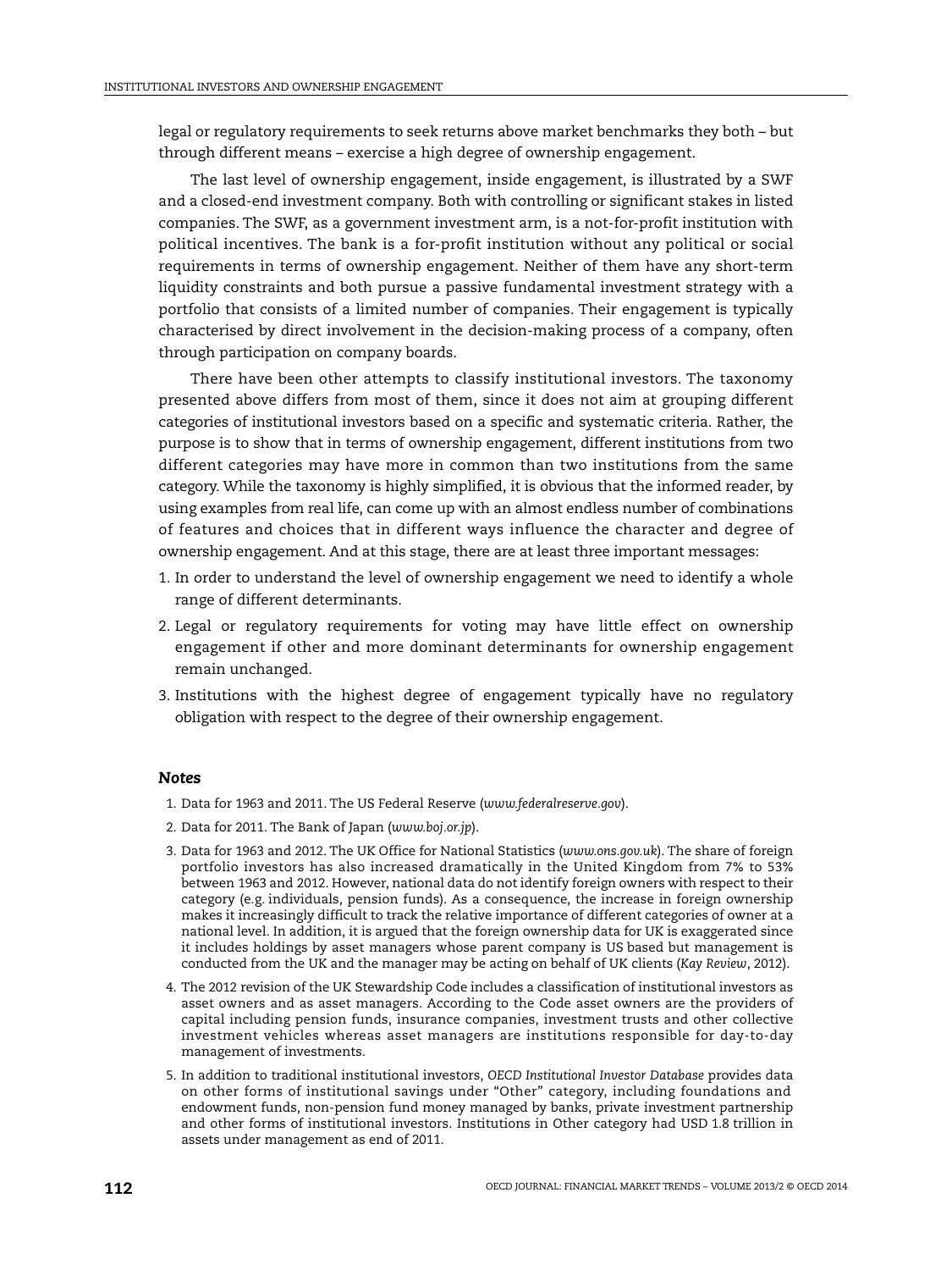- <span id="page-20-0"></span>6. Investment funds include mutual funds and other investment funds. In some countries, "collective investment schemes" is used to refer investment funds.
- <span id="page-20-1"></span>7. Market capitalisation data from World Bank *World Development Indicators*.
- <span id="page-20-2"></span>8. Of which, sovereign wealth funds, USD 4.8 trillion; private equity firms, USD 3.4 trillion; hedge funds, USD 1.8 trillion and exchange traded funds, USD 1.4. trillion (*Sources:* SWF Institute, IMF, Preqin, BlackRock).
- <span id="page-20-3"></span>9. There are also 1 210 other exchange traded products (ETPs) that are similar to ETFs in the way they trade and settle. These products, that do not use a mutual fund structure, had USD 174 billion under management at the end of 2011 (BlackRock, 2012).
- <span id="page-20-4"></span>10. The director of proxy voting services at Wells Fargo (Lowenstein, 1991).
- <span id="page-20-5"></span>11. The ERISA Act of 1974 and interpretive guidance 1994 and 2008.

### *References*

- Achleitner, A., A. Betzer, M. Goergen and B. Hinterramskogler (2010), "Private Equity Acquisitions of Continental European Firms: The Impact of Ownership and Control on the Likelihood of Being Taken Private", *European Financial Management*, doi: *<http://dx.doi.org/10.1787/10.1111/j.1468-036X.2010.00569.x>*.
- Bain & Company (2012), *Global Private Equity Report 2012*, Bain & Company, Boston, MA, *[www.bain.com/](http://www.bain.com/) bainweb/pdfs/Bain\_and\_Company\_Global\_Private\_Equity\_Report\_2012.pdf*.
- BlackRock (2012), *ETP Landscape*, *www2.blackrock.com/ca/en/InstitutionalInvestors/MarketInsight/ etflandscape/index.htm.*
- Blundell-Wignall, A. (2007), "The Private Equity Boom: Causes and Policy Issues", *OECD Financial Market Trends*, Vol. 2007/1, doi: *<http://dx.doi.org/10.1787/10.1787/fmt-v2007-art4-en>*.
- Blundell-Wignall, A., Y. Hu and J. Yermo (2008), "Sovereign Wealth and Pension Fund Issues", *OECD Working Papers on Insurance and Private Pensions*, No. 14, OECD Publishing, doi: *<http://dx.doi.org/> 10.1787/243287223503*.
- Daines, R.M., I. Gow and D. Larcker (2010), "Rating the Ratings: How Good Are Commercial Governance Ratings?", *Journal of Financial Economics*, Vol. 98, pp. 439-461.
- European Securities and Market Authority (ESMA) (2013), *Final Report: Feedback Statement on the Consultation Regarding the Role of the Proxy Advisory Industry*, ESMA, Paris, *[www.esma.europa.eu/](http://www.esma.europa.eu/) system/files/2013-84.pdf.*
- European Commission (2011), *Green Paper on the EU Corporate Governance Framework*, European Union, Brussels.
- European Commission (2012), *Action Plan: European Company Law and Corporate Governance: A Modern Legal Framework for More Engaged Shareholders and Sustainable Companies*, European Union, Brussels.
- EVCA (2013), Main sources of funds of private equity, *<http://evca.eu/facts>*.
- *Financial Times* (2012), "UK Debates Fiduciary Duty Confusion", *Financial Times*, 15 July.
- FRC (2012), *Feedback Statement: Revisions to the UK Stewardship Code*, *[www.frc.org.uk/Our-Work/](http://www.frc.org.uk/Our-Work/) Publications/Corporate-Governance/Feedback-Statement-UK-Stewardship-Code-September-2.aspx.*
- Gilson, R.J. and J.N. Gordon (2013), "The Agency Cost of Agency Capitalism: Activist Investors and the Revaluation of Governance Rights", *Columbia Law School Working Paper Series.*
- ICI (2012), *Investment Company Fact Book: A Review of Trends and Activity in the U.S. Investment Company Industry*, 52nd Edition.
- International Working Group of Sovereign Wealth Funds (IWG) (2008), "Sovereign Wealth Funds: Generally Accepted Principles and Practices: 'Santiago Principles'", IWG, *[www.iwg-swf.org/pubs/](http://www.iwg-swf.org/pubs/) eng/santiagoprinciples.pdf*.
- IOSCO (2011), *Regulatory Issues Raised by the Impact of Technological Changes on Market Integrity and Efficiency*, IOSCO, Madrid, *[www.iosco.org/library/pubdocs/pdf/IOSCOPD361.pdf](http://www.iosco.org/library/pubdocs/pdf/IOSCOPD361.pdf)*.
- IMF (2012), *Global Financial Stability Report*, April.
- IRRC and ISS (2011), *The State of Engagement between U.S. Corporations and Shareholders*, IRRC Institute, New York, NY, *[www.irrcinstitute.org/pdf/IRRC-ISS\\_EngagementStudy.pdf](http://www.irrcinstitute.org/pdf/IRRC-ISS_EngagementStudy.pdf)*.